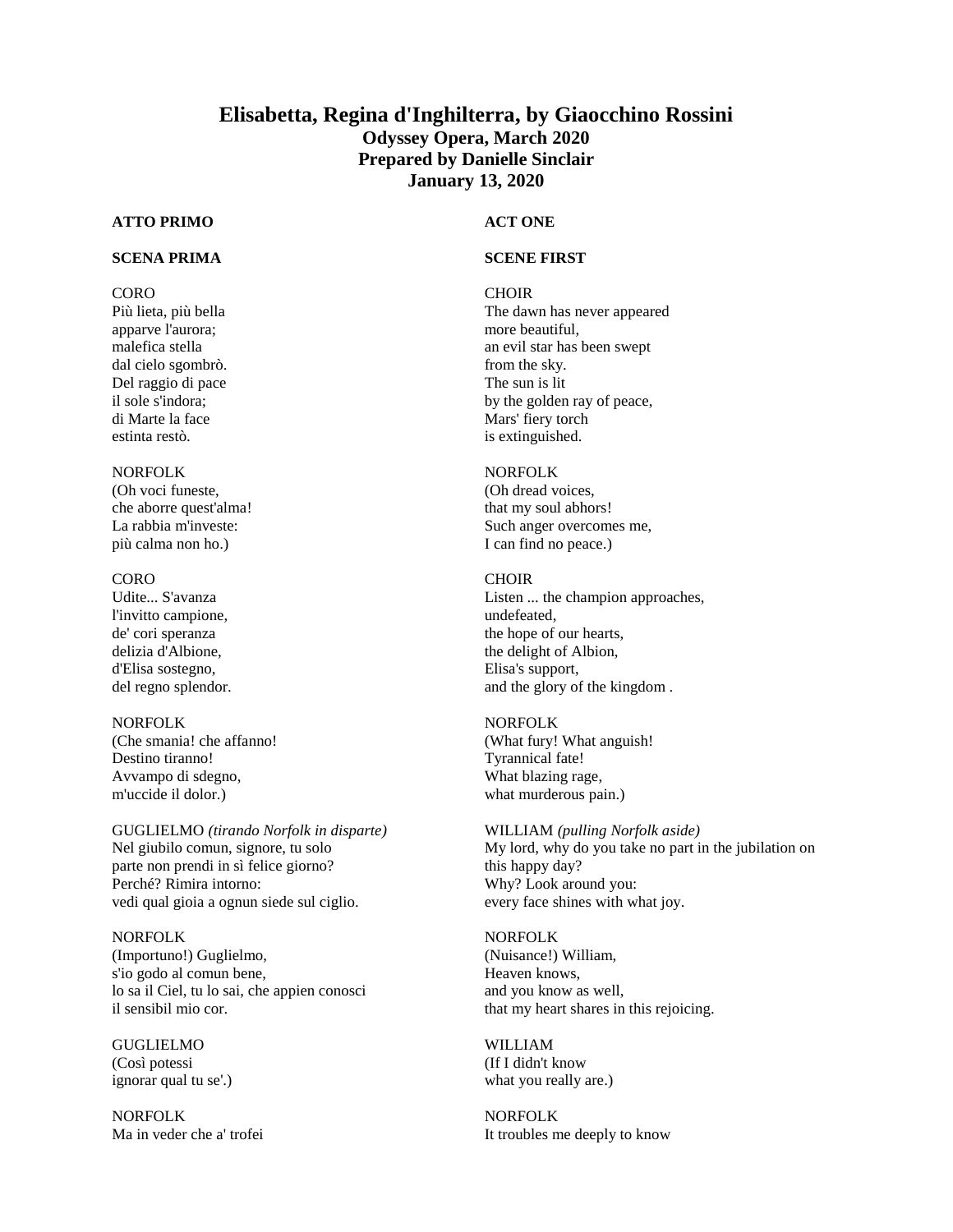dell'anglico valore parte io non ho, mi reca affanno al core. Nella anime ben nate di generosa invidia nasce talor l'affetto. Oh, qual contento per Norfolk or saria se di Leicester al temuto brando questo brando si fosse accompagnato! Mi privo di tal ben mi volle il fato. (Dissumilar conviene.)

#### GUGLIELMO

Osserva; a noi sen viene ilare la Regina. A lei ti mostra lieto, se il puoi. Vinci te stesso, e spera. Forse un dì della gloria aperto a te il sentier, potrai del regno ....

NORFOLK Non piu, Guglielmo.

GUGLIELMO (Io ti concosco, io ti conosco, indegno!)

### **SCENE II**

#### CORO

Esulta, Elisa, omai in giorno sì beato. Cangiò sembianza il fato; tutto cangiò per te. L'invitto eroe vedrai, deporti i lauri al pie'.

ELISABETTA Quant'è grato all'alma mia il comun dolce contento! Giunse alfine il bel momento che c'invita a respirar.

CORO Dopo tante rie vicende, real donna, a pace in seno tu ritorni a respirar.

ELISABETTA Questo core ben lo comprende, palpitante dal diletto. Rivedrò quel caro oggetto che d'amor mi fa brillar.

CORO Possa ognor, felice appieno, teco l'Anglia giubilar.

ELISABETTA Grandi del regno, è questo il più bel giorno di mia vita. Alfine Coronò la vittoria agli Angli il crine. Del forte duce, a cui deve la patria ogni suo ben, risuona ovunque il nome, e tanta fama ei gode,

that I have had no part in winning these trophies of English valor. Even well-born souls may feel a generous envy. Oh, how happy would I be if my sword had also accompanied Leicester's! But Fate has denied me such a boon. (Deception is advisable.)

#### WILLIAM

See; the Queen approaches in good humor. Be merry for her sake, if you can. Get hold of yourself, and hope. Perhaps one day the path of glory shall open to you, or even of the kingdom ....

NORFOLK That's enough, William.

WILLIAM (I know you, unworthy man!)

## **SCENE II**

**CHOIR** Rejoice, Elisa, on such a happy day. The face of Fate has changed; everything has changed for you. The invincible hero shall lay his laurels at your feet.

ELIZABETH Such sweet shared happiness is like a balm to my soul! The day has finally arrived when we may again breathe freely.

**CHOIR** After so many vicissitudes, dear Queen, you may again breathe peacefully.

ELIZABETH My heart understands, it beats with such joy. I shall again see that dear one who has ignited my heart.

CHOIR May England, full of happiness, rejoice along with you.

### ELIZABETH

Noblemen of the kingdom, this is the greatest day of my life. At long last, England has been crowned by Victory. The name of our commander, to whom this country owes so much, echoes everywhere, and he enjoys such fame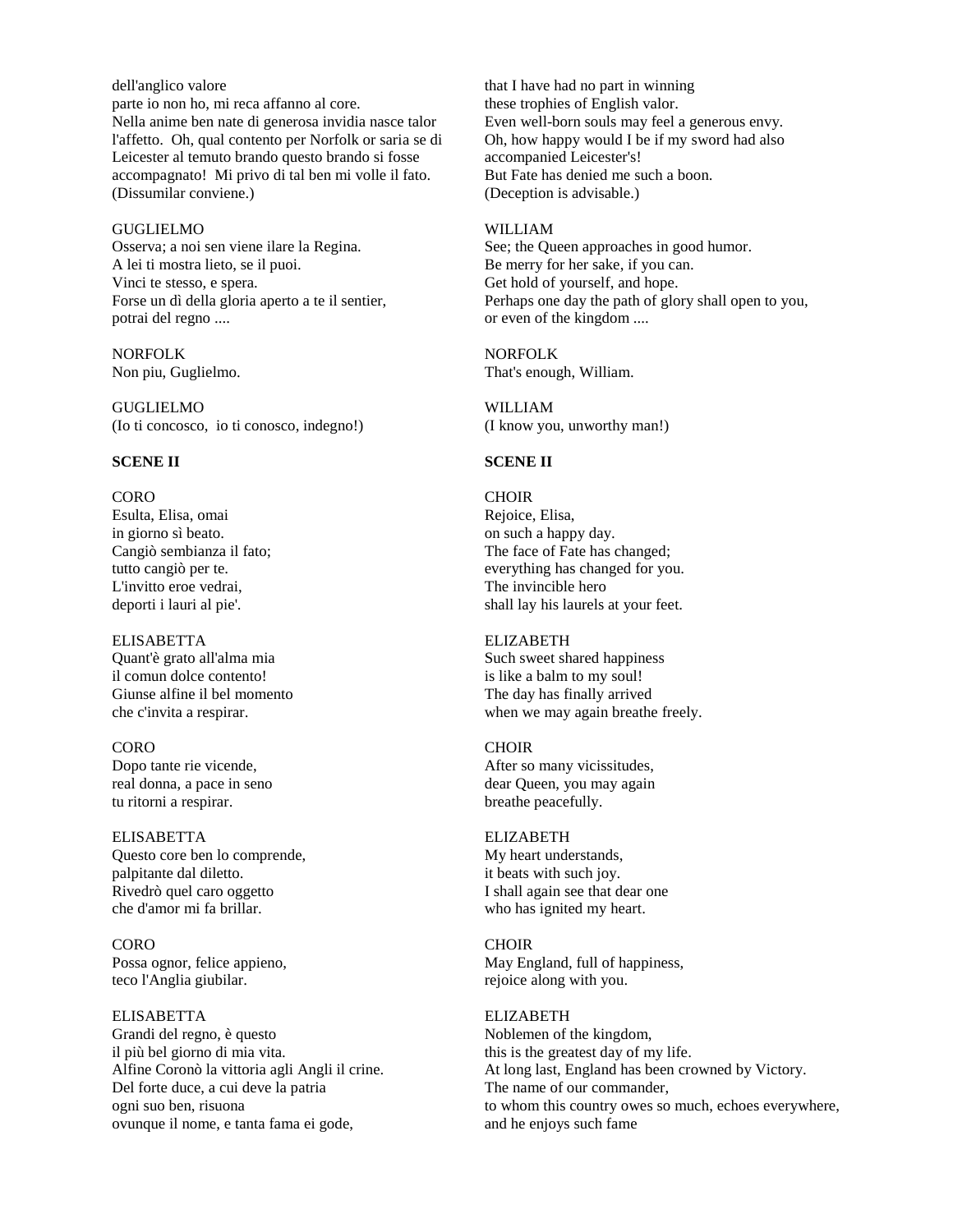che al suo merto è minor qualsiasi lode. Pur da noi non si lasci d'onorar la presenza di sì nobil campion. Qui lo scortate.

GUGLIELMO Ei s'affretta al tuo piè.

ELISABETTA (Qual gioia!) Andate.

### **SCENE III**

### **CORO**

Vieni, o prode, qui tergi i sudori; con gli olivi di pace gli allori vieni il crine onorato a fregiar. Tutto cede al tuo braccio possente; per te riede ogni volto ridente; per te cessa ogni lungo penar.

#### LEICESTER

Alta Regina, invano lo Scotto altero al nostro ardir si oppose. Col nome tuo sul labbro gli Angli pugnarono, e, al rimbombar delle armi, dal vincitor l'udìa il nemico guerrier mentre perìa. Di rea discordia omai spenta è la face. Al tuo poter soggiace chi spezzarlo tentò. D'uopo non hai più del nostro valore; onde al tuo piede del comando delle armi, che degnasti affidarmi, eccoti il segno. Esulti Elisa e teco esulti il regno.

### ELISABETTA

Giovane eroe, quanto per me facesti, quanto a pro della patria usò finora del tuo gran cor la fede, d'ogni dono è maggior, d'ogni mercede. Obliarlo non so. Ti appressa. Intanto abbiti questo pegno della grata alma mia.

LEICESTER Oh generosa!

NORFOLK (Oh rabbia!)

MATILDE (Oh gelosia!)

LEICESTER Questi, sovrana eccelsa, germi di chiara stirpe illustri ostaggi,

that all praise is unworthy of his merit. But we shall nevertheless honor the presence of so noble a champion. Let him be brought forth.

WILLIAM He hastens to your side.

ELIZABETH (What joy!) Go.

#### **SCENE III**

### **CHOIR**

Come, o brave one, here your labors cease; let us crown your honored brow with olive wreaths and laurels. Everything yields to your mighty arm; for you every shining face wears a smile; for you all suffering shall cease.

#### LEICESTER

Great Queen, the proud Scot resisted our daring, but in vain. The English fought with your name on their lips, and amid the echo of arms, it was also heard from the victor by the enemy warrior as he perished. The torch of this unrighteous disagreement is extinguished. Those who challenged your power are under your rule. You no longer need our valor; so we lay at your feet the symbol of command that you had entrusted to me. Rejoice, Elisa, and the kingdom rejoices with you.

#### ELIZABETH

Young hero, what you have done for me, and what your loyal heart has done for your country are greater than any gift, than every reward. I shall never forget it. Approach. In the meantime take this pledge of my grateful heart.

LEICESTER How generous!

NORFOLK (What anger!)

MATILDA (What jealousy!)

LEICESTER These, exalted sovereign, are our illustrious hostages,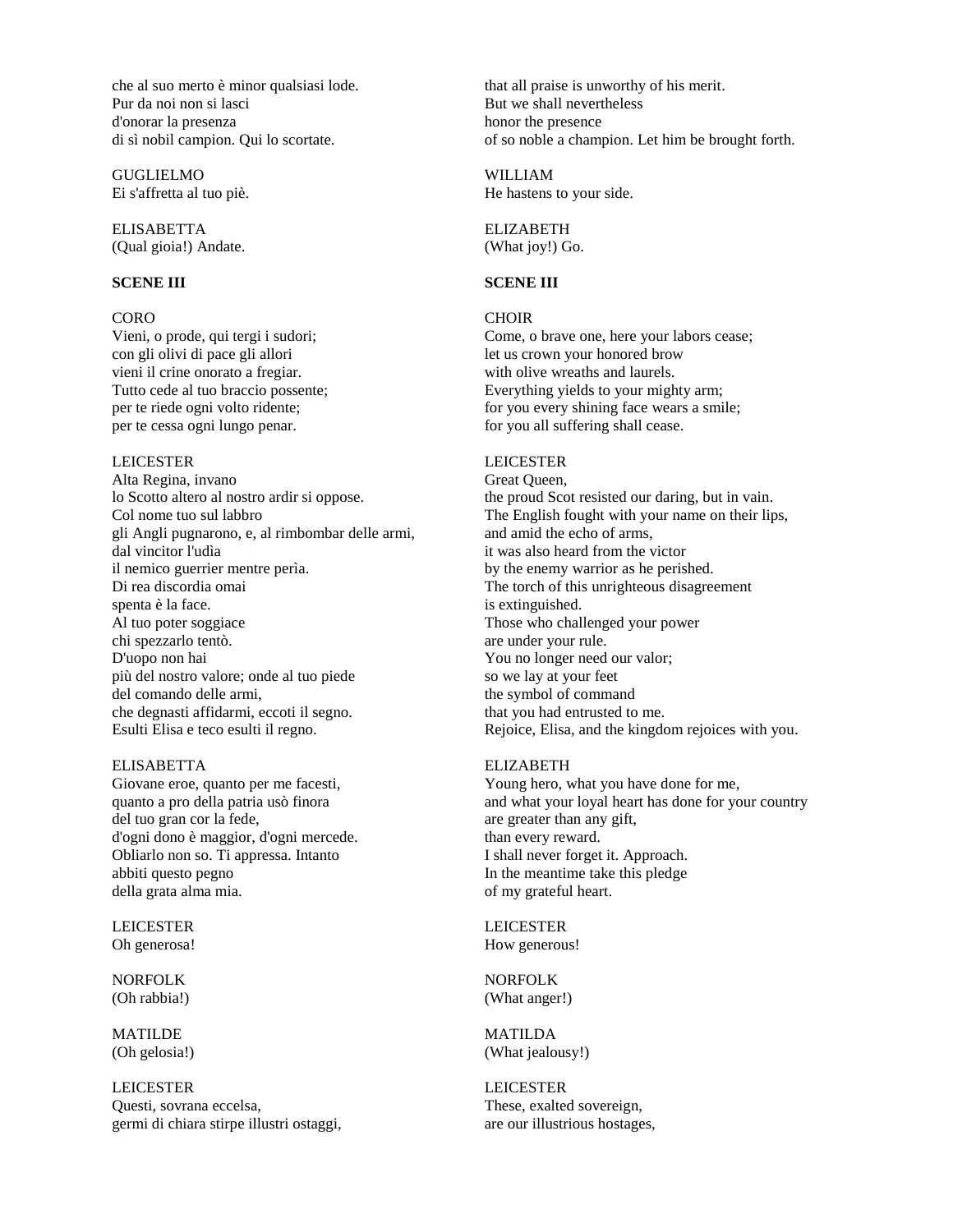proni al tuo soglio vedi. Que' preziosi arredi ch'oggi t'invia la sottomessa Scozia...

(Oh ciel!... che mai vegg'io... Stelle!... Matilde!... Enrico!... È un sogno il mio?)

ELISABETTA *(agli ostaggi)* Sorgete. Entro la reggia avrete asilo. All'onorevol grado de' paggi miei v'eleggo.

Londra festeggi in così lieto giorno delle nostre armi il fortunato evento; sia partecipe ognun del mio contento.

#### **SCENA SECONDA**

LEICESTER Incauta, che festi! Seguirmi perché? Gli effetti son questi d'amore e di fe'?

MATILDE La fede, l'amore guidaro il mio pie'; di sposa al timore ritegno non v'è.

LEICESTER Ma in tanto periglio...

MATILDE Non basta consiglio.

LEICESTER Ah! Trema per te!

MATILDE Sol tremo per te!

A DUE Che palpito io sento! Che crudo tormento! Perplesso (perplessa), me stesso (stessa) non trovo più in me.

LEICESTER Sconsigliata! e non sai che del tuo sangue la nemica maggior qui si ritrova? Chi mai ti trasse a questo passo orribil, funesto?

MATILDE Ahi! sposo... appena fosti da me diviso,

all of noble lineage, who now kneel before your throne. These precious ornaments that submissive Scotland sends you today ...

(Oh heavens! ... what do I see ... Stars! ... Matilda! ... Henry! ... Am I dreaming?

ELIZABETH *(to the hostages)* Arise. You have asylum within this palace. I raise you all to the honorable rank of page.

Let all of London celebrate this happy day, and this most fortunate outcome; let all share my happiness.

#### **SCENE SECOND**

LEICESTER Foolish girl, what have you done! Why have you followed me? Is this how you show faith and love?

MATILDA Faith, love they guide my feet; There is no limit to a wife's fear.

LEICESTER But for so much danger ...

MATILDA Counsel is not enough.

LEICESTER Ah! I tremble for you!

MATILDA And I for you alone!

BOTH How my heart beats! What cruel torment! In my confusion, I don't know myself.

LEICESTER Foolhardy! Don't you know your greatest enemy dwells here? Who led you to this terrible, fatal, decision?

MATILDA Alas! husband ... you had hardly left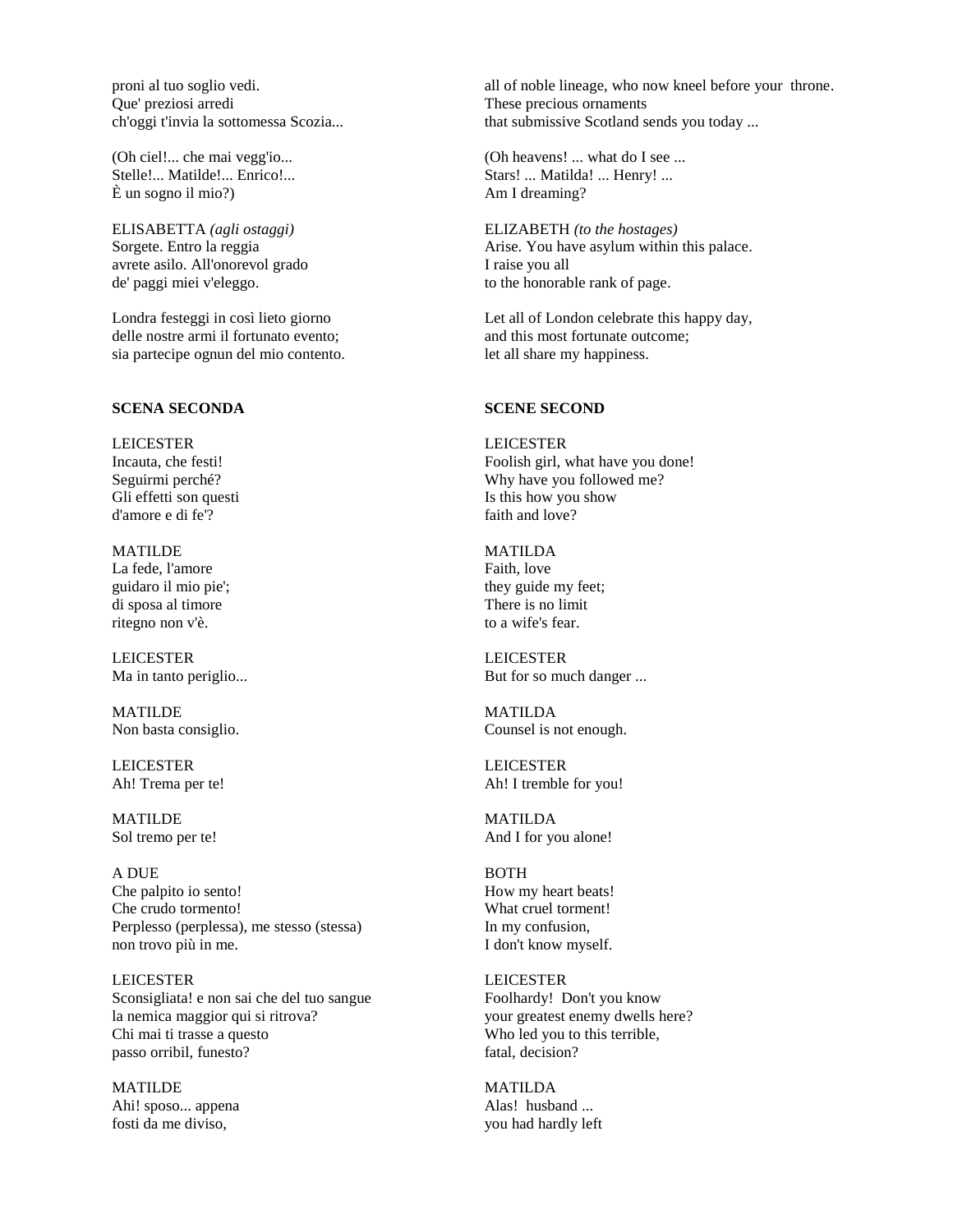fama suonò che amore, e l'amor più tenace, Elisabetta per Leicester nutria. Qual fosse, oh Dio, allor l'affanno mio, chi spiegar mai potrebbe?... Ah! viene Enrico.

#### LEICESTER

Tu, mio congiunto e amico, di cotanta imprudenza potesti mai complice farti?

## ENRICO

Ah! Taci. Ella te'l dica; usai ogni opra, ogni consiglio per distorla, ma invan. Vedendo troppo ostinato quel cor, volli seguirla, sperando in queste mura, colla presenza mia, farla sicura.

### LEICESTER

Vana speranza! E non pensate, incauti, che di Maria Stuarda qui proscritta è la prole? Ch'Elisabetta vuole del vostro sangue il germe appien distrutto?

MATILDE Oh Dio!

#### ENRICO

Fa cor, diletta suora; l'avvenir men funesto io spero ancora.

#### LEICESTER

Separarci convien. Destar sospetto il favellar qui a lungo ora potria. Sieguila, Enrico; ad ambo la prudenza or sia guida, e poi di nostra sorte il ciel decida. (Vadasi in traccia di Norfolk, del caro verace amico in cui pongo ogni speme; ei sol può invigorir un cor che geme.)

# ENRICO

Andiam. Vuole il destino, che teco io resti al fianco di colei, che degli affanni nostri fu primiera cagion.

**MATILDE** Questo, o germano, è il dolor che mi uccide.

ENRICO D'uopo abbiam di coraggio. Forse di speme un raggio

when I heard of the obsessive love Elizabeth held for Leicester. Oh God, who then could ever understand my distress? Ah! Henry is coming.

#### LEICESTER

You, my kinsman and friend, how could you be complicit in such imprudence?

#### **HENRY**

Ah! Silence. It is for her to tell; I used every ploy, every counsel to dissuade her, but in vain. Seeing her heart too stubborn, I thought to follow her, hoping that my presence within these walls, would keep her safe.

### LEICESTER

Vain hope! And did you not think, reckless one, that Mary Stuart's offspring are forbidden here? That Elizabeth would seek to destroy your bloodline?

#### MATILDA Oh God!

### **HENRY** Have courage, dearest sister;

I still pray our future will be less bleak.

#### LEICESTER

We must separate. Our continued conversation will arouse suspicion. Follow her, Henry; may prudence guide you both before Heaven decides our fate. (I will seek out Norfolk, the beloved true friend in whom I place all hope; he alone will lend courage to my downcast heart.)

#### **HENRY**

Let us go. Destiny wills that we both remain here, near the woman who is the cause of all our troubles.

#### MATILDA

This, o brother, is pain that would kill me.

## **HENRY** We must have courage.

Perhaps the merciful Heavens may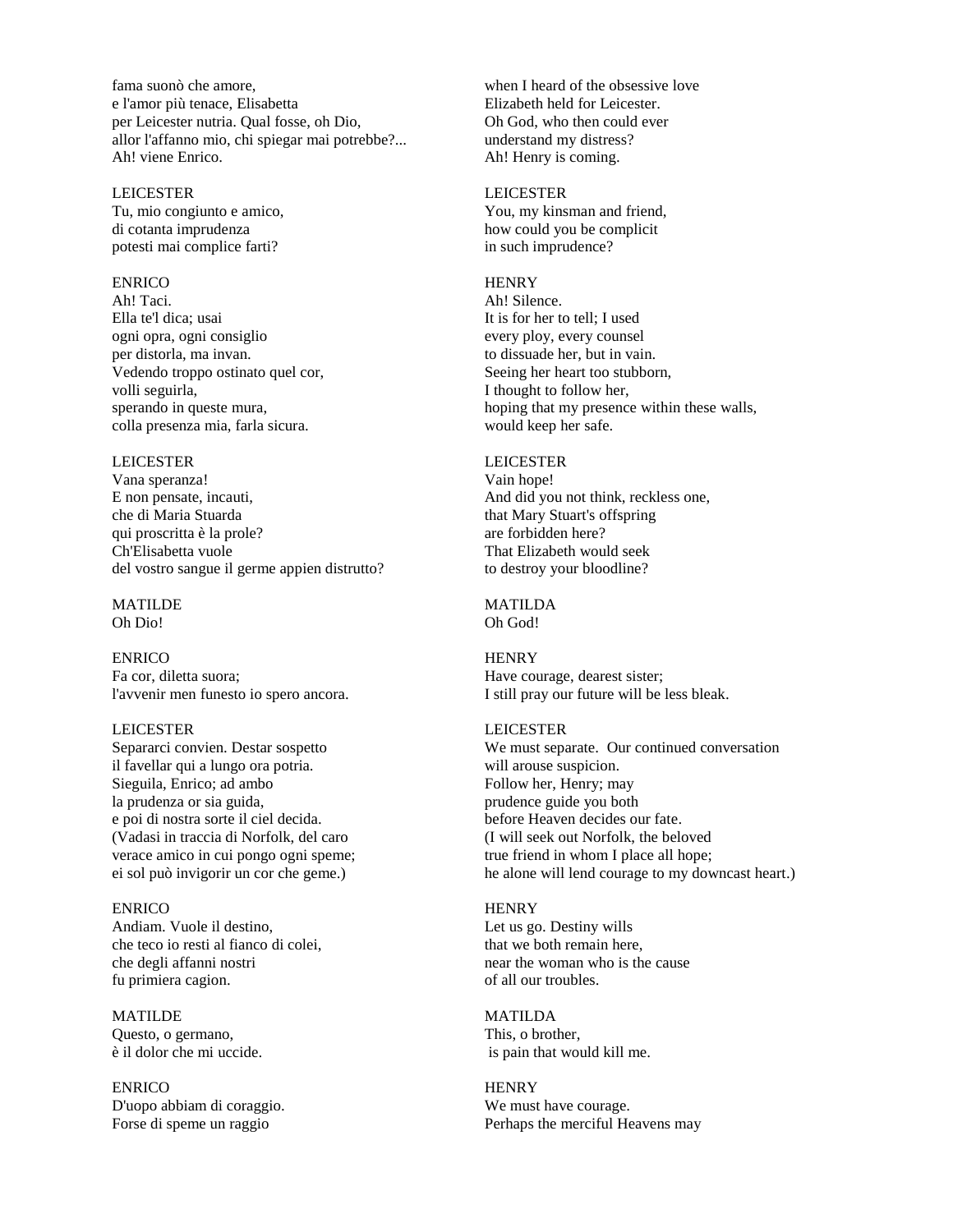il ciel pietoso fia che vibri per noi.

## MATILDE

Sperar non oso.

### **Vb Aria**

Sento un'interna voce che in lagrimevol suono dice che nata sono a piangere a penar. Ah! se tolto un sol momento tanto orror da me sarà, palpitar di bel contento questo core allor potrà.

#### **VIa**

## **ENRICO**

Infelice! pur troppo ha ragion di temer. Funesto nodo fu quel che strinse, e piu funesto il rende L'amor d'Elisabetta, e l'imprudente passo che la germana ed io commesso abbiam qui raggiundo il duce. Ah! pur troppo atra stella a noi riluce.

## NORFOLK

(Che intesi!) In queste stanze, inosservato, puoi, dolce amico, favellar. (Qual gioia!) Prosegui.

#### LEICESTER

Un dì, dopo ostinata pugna, terribile uragan sorge improvviso. Da' miei prodi diviso, in umile capanna m'è d'uopo ricovrar; quivi m'accoglie vecchio pastor; Matilde, che sua figlia credei, si offerse agli occhi miei: vederla e amarla è l'opra d'un istante. Al nuovo giorno in campo io fo ritorno. Tutto in breve a me cede; ma, oh Dio! del vincitore in dolce schiavitù rimane il core.

#### NORFOLK

E come di Matilde sposo ti festi?

#### LEICESTER

Grato all'amistade di qual pastor, m'offersi contro all'ostil furor d'essergli schermo. Sento che illustre Scoto in lui si nascondea; allor gli chiedo la figlia in moglie; il vedo al mio discorso impallidir; comprendo che grave arcano ei cela: prego, insisto; di Matilde e d'Enrico allor mi svela l'origine real... Puoi figurarti qual fu la mia sorpresa. All'amor mio,

spare a ray of hope for us.

MATILDA I dare not hope.

### **Vb Aria**

I hear a voice inside me tearfully saying that I am born to mourn and suffer. Ah! if for one brief moment I am relieved of this horror, my heart may again beat with sweet content.

## **VIa**

#### **HENRY**

What misery! She has good reason to fear. She has made a fatal union, made more dangerous by Elizabeth's love, and the foolish step my sister and I took in coming here. Ah! Truly a dark star shines for us.

#### NORFOLK

(What do I hear!) In these rooms, unseen, we may speak freely, sweet friend. (What joy!) Continue.

#### LEICESTER

One day, after a relentless battle, a terrible storm suddenly blew in. Separated from my men, I took shelter in a humble hut; I was welcomed by an old shepherd; There I saw Matilda, whom I believed to be his daughter: I saw her, and fell instantly in love. The next day I returned to camp. The enemy quickly surrendered to me; but, oh God! this victor's heart remains in sweet bondage.

## NORFOLK

And how did you become her husband?

### LEICESTER

To show my gratitude for his friendship, I offered my services to the shepherd as protection from the enemy. When I learned that this humble shepherd's disguise concealed a noble Scotsman, I asked for his daughters hand; He blanched at my request, and I knew he held a terrible secret; I pleaded, I insisted: until he finally revealed Matilda and Henry's royal birth. ... You can imagine my surprise.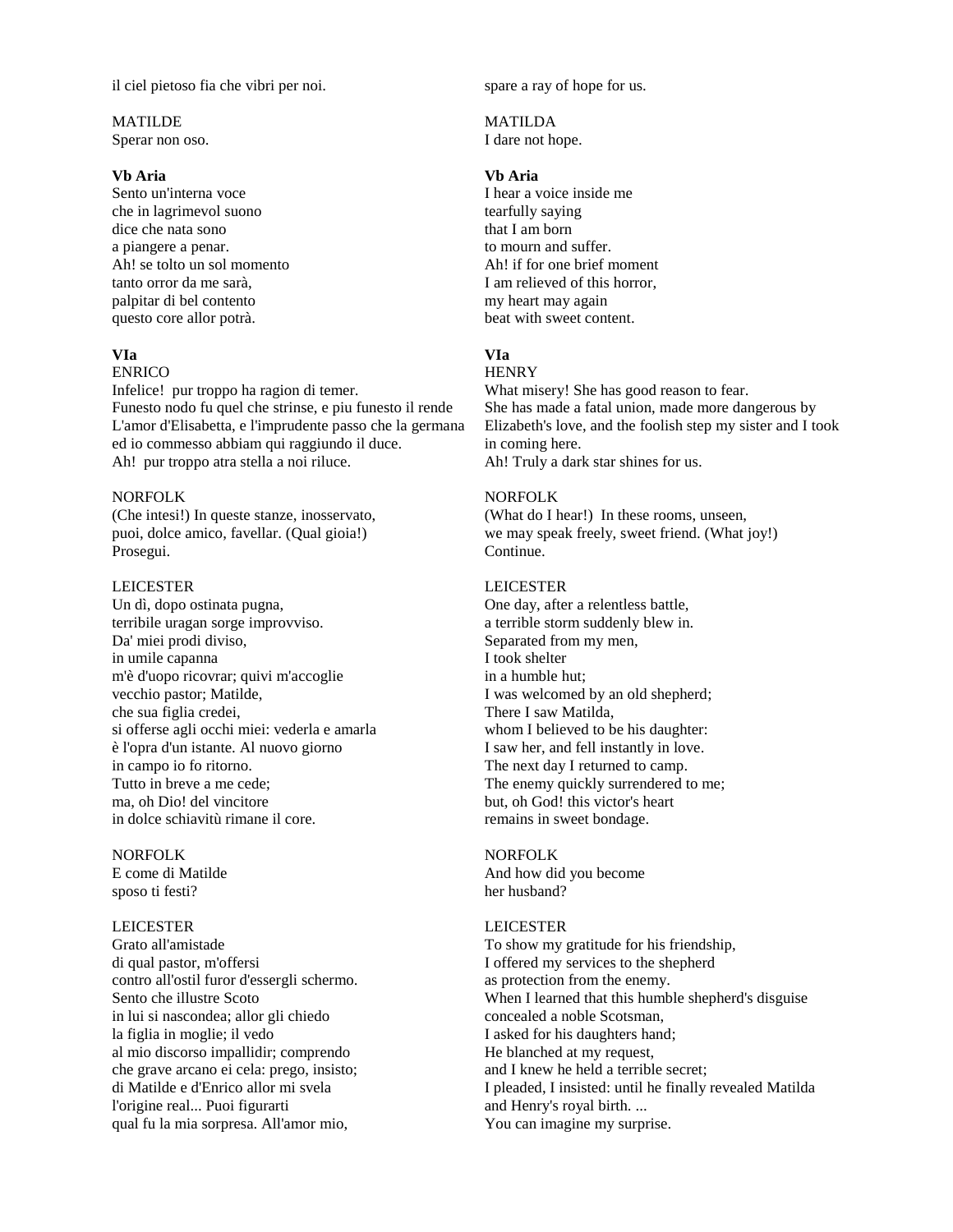tanto tenace, amor quanto funesto, pietà s'aggiunse... Io già ti dissi il resto.

### NORFOLK

A grave rischio, amico, i giorni tuoi, la gloria tua ponesti; ma fu colpa d'amore e amor fa la tua scusa. (Esulta o core!)

#### LEICESTER

Se l'amico il piu caro compatisce il mio fallo, non son tanto infelice, e sperar posso consiglio, aita.

#### NORFOLK

E l'uno e l'altra io voglio porre in opre per te. Della Regina la vigil mente a far che sia delusa peró molt'arte è d'uopo. Alla sposa, al german t'affretta intanto; cauti li rendi. Alquanto dammi loco a pensar.

#### LEICESTER

Sant'amistade tra gli affanni che io provo, almen qualche conforto in te ritrovo.

#### NORFOLK *(solo)*

Stolto! T'inganni. Ah! Meglio saria stato per te chieder aita al mar fremente, alle voraci belve, alle furie d'averno, che non ad un nemico, qual ti fui, qual ti son... *(vedendo giungere Elisabetta)* M'offre vendetta la total ruina. *(EIisabetta entra)* Colmo di duol, Regina, d'un così lieto dì son io costretto la gioia a funestarti.

ELISABETTA Come!

NORFOLK Oh Dio! Favellar mai poss'io... No: forza tanta in me non è.

ELISABETTA Spiegati.

NORFOLK Orrendo arcano, misera, udrai... Deh! lascia... Sì, lasciami tacer.

My love, as tenacious as it was dangerous, mingled with pity ... I've already told you the rest.

#### NORFOLK

You've put your life and your career at great risk, my friend; but it was the fault of love and love makes your excuse. (Exult, o heart!)

## LEICESTER

If my dearest friend has pity for my failing, my unhappiness is lessened and I may hope for counsel and aid.

### NORFOLK

I will take action to put both in motion for you. But we will need great skill to deceive the Queen's watchful eye. Meanwhile, hasten to your wife and brother; urge them to be cautious. Give me some time to think.

#### LEICESTER

Blessed friendship, amidst all my torments, at least I find some comfort in you.

#### NORFOLK *(alone)*

Fool! You deceive yourself. Ah! You would have better asked help of the roiling sea, or ravenous beasts, or the demons of Hell, than of an enemy, as I have been, as I am ... *(seeing Elizabeth arrive)* Revenge offers me your complete ruin. (*Elizabeth enters)* It grieves me, my Queen, to cast a shadow over such a joyful day.

ELIZABETH What do you mean!

NORFOLK Oh God! Can I bring myself to say it ... no, I don't have the strength.

ELIZABETH Explain yourself.

NORFOLK I have a horrible secret, poor Queen, ... Ah! let me ... yes, let me keep it.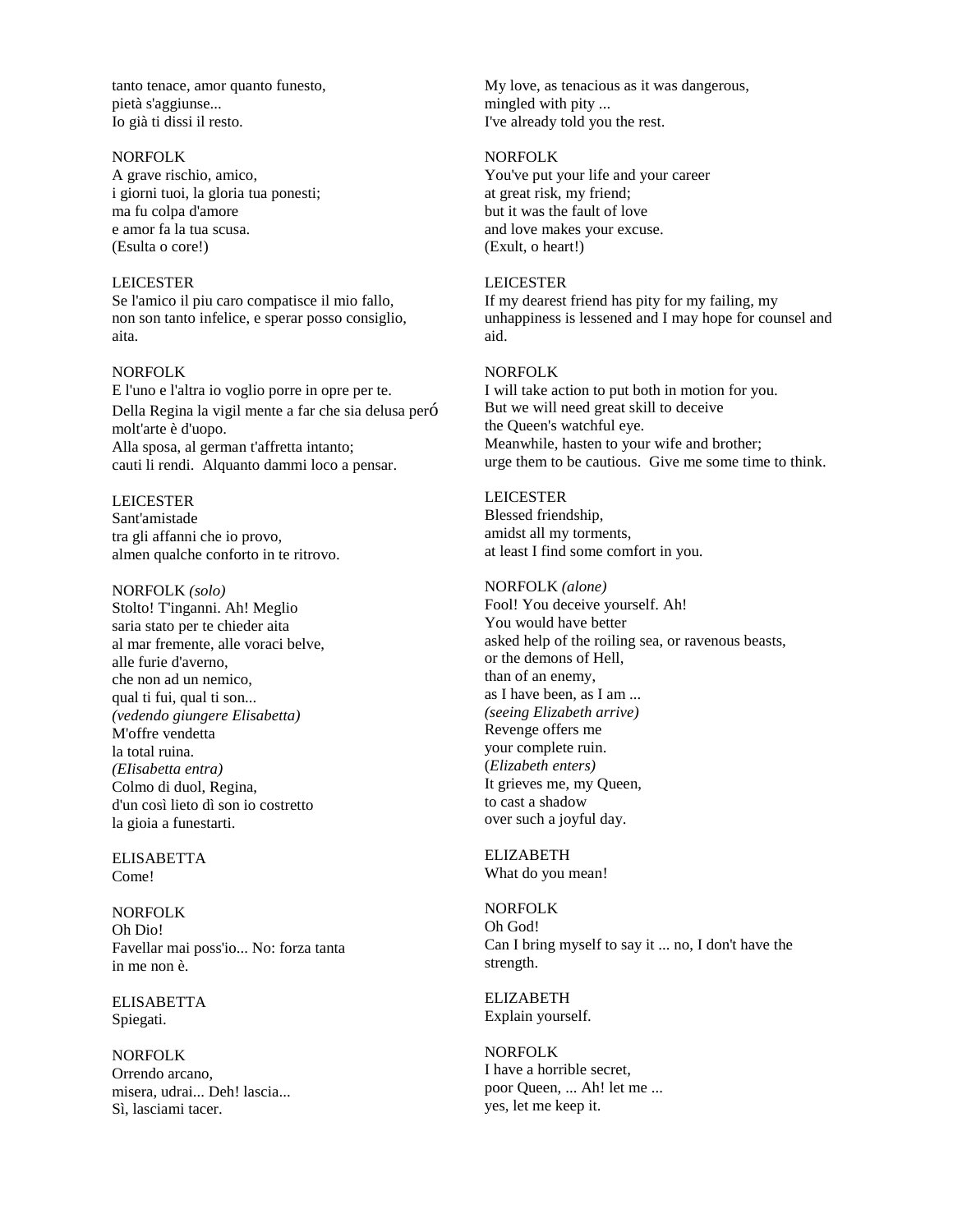ELISABETTA Parla. L'impongo.

NORFOLK T'ubbidirò. Leicester...

ELISABETTA Che! Leicester...

NORFOLK Avvinto in nodo coniugal...

ELISABETTA Che parli?

NORFOLK Il ver.

**ELISABETTA** Possibil mai!... Ah! T'ingannasti.

NORFOLK No, non m'ingannai. D'un degli ostaggi sotto finte spoglie la sua sposa si asconde; l'accompagna il germano... Ambo son figli...

ELISABETTA Prosegui... Ohimè!

NORFOLK Mi manca al dir la voce.

ELISABETTA Figli di chi?

NORFOLK Ti nuoce il mio parlar.

ELISABETTA Tutto saper io voglio.

NORFOLK Figli a colei, che sì t'offese il soglio. Perché mai, destin crudele, costringesti il labbro mio!... Ma fedele a te son io mentre accuso un traditor.

ELISABETTA Con qual fulmine improvviso mi percosse irato il ciel! Qual s'addensa orrendo velo che mi colma di terror!

NORFOLK

ELIZABETH Speak. I command it.

NORFOLK I shall obey. Leicester ...

ELIZABETH What! Leicester

NORFOLK Bound in a conjugal knot ...

ELIZABETH What are you talking about?

NORFOLK The truth.

**ELIZABETH** It is not possible! ... Ah! You are mistaken.

NORFOLK No, I am not deceived. His bride is disguised, hidden among the hostages. Her brother is with her, they are the offspring of ....

ELIZABETH Go on ... Oh dear!

NORFOLK I cannot give voice to the words.

ELIZABETH Whose children?

NORFOLK My words will only wound you.

ELIZABETH I must know all.

NORFOLK They are the children of she who so offended your throne. Why, cruel destiny, have you compelled me to speak! ... But I remain true to you in accusing a traitor.

ELIZABETH The angry heavens have struck me with an unexpected thunderbolt! What a hideous veil wraps about me, filling me with terror!

NORFOLK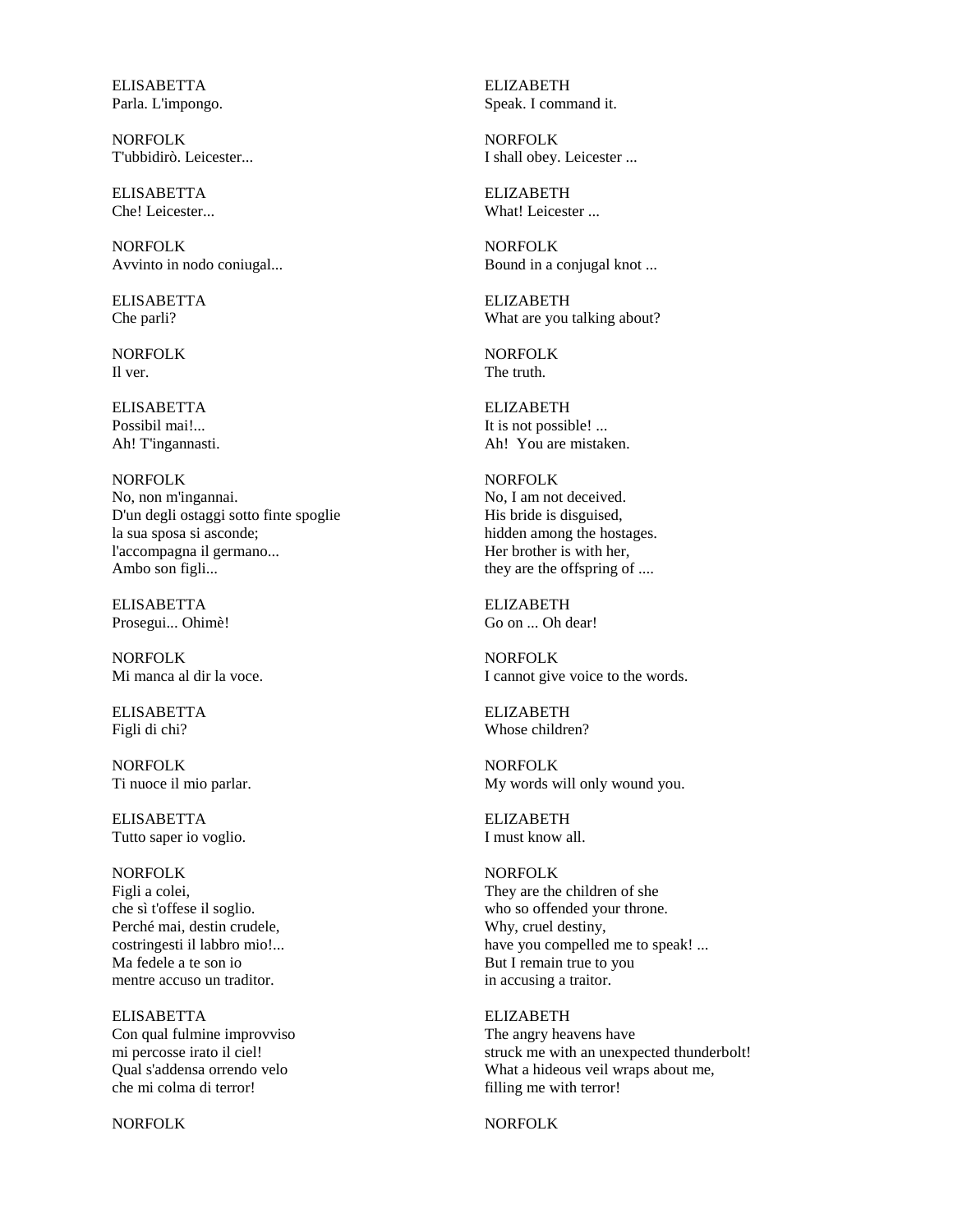Deh! rammenta...

ELISABETTA Taci... Oh Dio!

NORFOLK Pensa al regno!

ELISABETTA Oh Dio mi lascia!

NORFOLK Sventurata!

ELISABETTA Fiera ambascia!

NORFOLK Per te geme questo cor.

ELISABETTA Lacerar mi sento il cor. (Misera! A quale stato mi riserbò la sorte! Stato peggior di morte: Più fiero non si dà).

NORFOLK (Reggimi: in tale stato, deh: non tradirmi o sorte! Vada il rivale a morte: pago il mio cor sarà.) Regina, ormai decidi.

ELISABETTA Sì, perirà l'indegno.

NORFOLK (Sorte, a' miei voti arridi.)

ELISABETTA Sgombri da me pietà.

A DUE Quell'alma perfida non vada altera; del fallo orribile la pena avrà. Fra cento spasimi l'iniquo pèra, eterno esempio d'infedeltà .

### **p. 109 VIIa** GUGLIELMO Che fia? Smarrita in volto la Regina incontrai ... Ma non è quegli il superbo Norfolc? Veloce il passo ei di qua move ... Forse qualche affanno crudel recò costui d'Elisabetta al

Ah! remember ...

ELIZABETH Silence ... Oh God!

NORFOLK Think of the kingdom!

ELIZABETH Oh God, leave me!

NORFOLK Unhappy Queen!

ELIZABETH Pitiless torment!

NORFOLK My heart breaks for you.

ELIZABETH I feel my heart torn in two. (How wretched! To such a state destiny has condemned me! Worse even than death: there is no state more cruel.)

NORFOLK (Sustain me, now, O fate, do not betray me ! Send my rival to his death: and my heart is content.) Queen, you must now decree.

ELIZABETH Yes, the unworthy will perish.

NORFOLK (Fortune smiles upon me.)

ELIZABETH I'll show no pity.

## **TOGETHER**

That perfidious soul shall be humbled; he shall be punished for his horrible crime. May he perish amidst a hundred tortures , an eternal example of disloyalty.

#### **p. 109 VIIa** WILLIAM

What is this? I met the Queen, looking bewildered ... But isn't that the haughty Norfolk? He seems in quite a hurry ... Perhaps he has brought some cruel news to grieve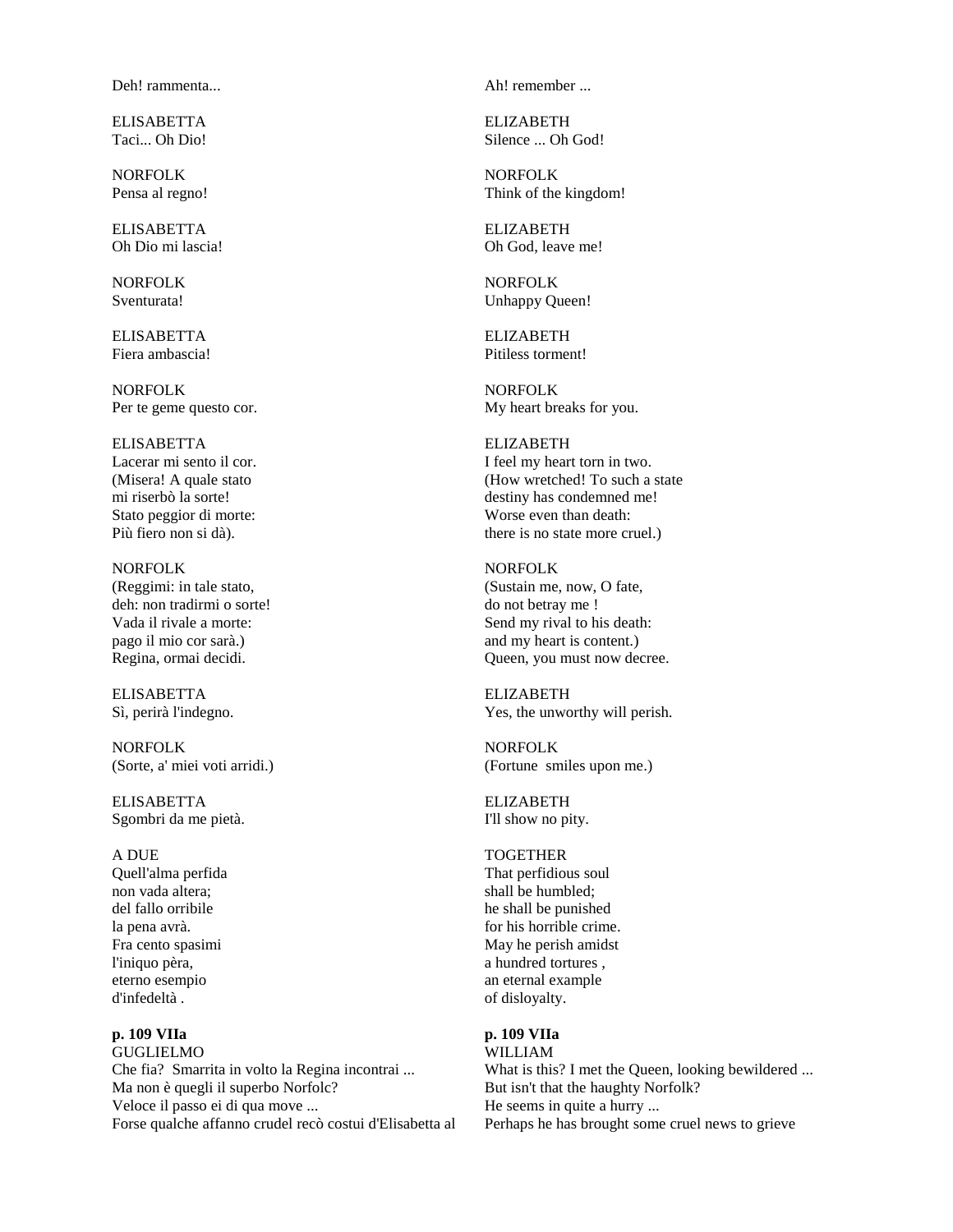cor. Chi sa per prova quanta doppiezza cova il perfido nel seno .... Ma, dolente la Regina ritorna a questa volta ... oh ciel! che mai sarà?

### ELISABETTA

Guglielmo, ascolta. Pronte ad ogni mio cenno, sull'ingresso sien le reali guardie. Ma pria qui Leicester invita... Trattienti ... (Oh affanno! Dove io mi sia non so.) Di Scozia i paggi tutti raduna in questo loco.

**GUGLIELMO** Il cenno vado a compir.

#### ELISABETTA *(seduta)*

Che penso, desolata regina?... A che mai serve aver doma la Scozia e saldo il trono se un'infelice io sono? Sconoscente! Ei pur vide l'amor d'Elisabetta, e in laccio coniugal stringer pur volle della maggior nemica sua la figlia! Oh delitto!... Ma tremi l'iniqua coppia. Son regina e amante. Doppia vendetta... Ecco l'indegno... Oh istante!

LEICESTER (Matilde!)

MATILDE (Oh cielo!)

ENRICO (Oh incontro!)

### ELISABETTA

(È dessa... Oh rabbia!) T'avanza, o duce... A che t'arresti? Io voglio men sommesso vederti. Ti è noto che il primo de' miei fidi tu sei, che tal ti estimo.

LEICESTER Regina... (che dirò?) Regina... (Oh Dio!) L'umil tuo servo... a tanta magnanima bontà... (Mi perdo...)

MATILDE *(facendo vedere la propria agitazione)* (Oh pena!)

ENRICO *(all'orecchio di Matilde)* Germana, ah! ti raffrena.

ELISABETTA Non prosegui?

Elizabeth's heart. Who knows what duplicity that villain nurtures in his breast ... But, the Queen returns with sorrowful mien ... oh heavens! what can the trouble be?

## ELIZABETH

William, listen. Post the royal guards at the door, ready for my command. But first bring Leicester here ... No, wait... (Oh what torment! I no longer know where I am.) Let all the pages of Scotland assemble.

### WILLIAM

I shall carry out your orders.

#### ELISABETTA *(sitting)*

What do you think, desolate queen? ... what does it serve to have conquered Scotland and saved the throne if I am unhappy? Ungrateful man! He knew of Elizabeth's love, yet he sought to contract a marriage with the daughter of my greatest enemy! What a transgression! ... may the guilty pair tremble. I am queen and lover, so I may seek double vengeance ... Here is the worthless wretch ... what a moment!

LEICESTER (Matilda!)

MATILDA (Oh Heavens!)

**HENRY** (What an encounter!)

## ELIZABETH

(It is she ... what rage!) Come forward, commander ... Why do you hesitate? I would see you less subservient. You know that you are first among my faithful, and I esteem you as such.

### LEICESTER Queen ... (what shall I say?) Queen ... (Oh God!) Your humble servant ... such magnanimous regard ... (I am lost ...)

MATILDE *(showing her agitation)* (Oh, what torment!)

HENRY *(to the ear of Matilda)* Sister, ah! calm yourself.

ELIZABETH Shall you not continue?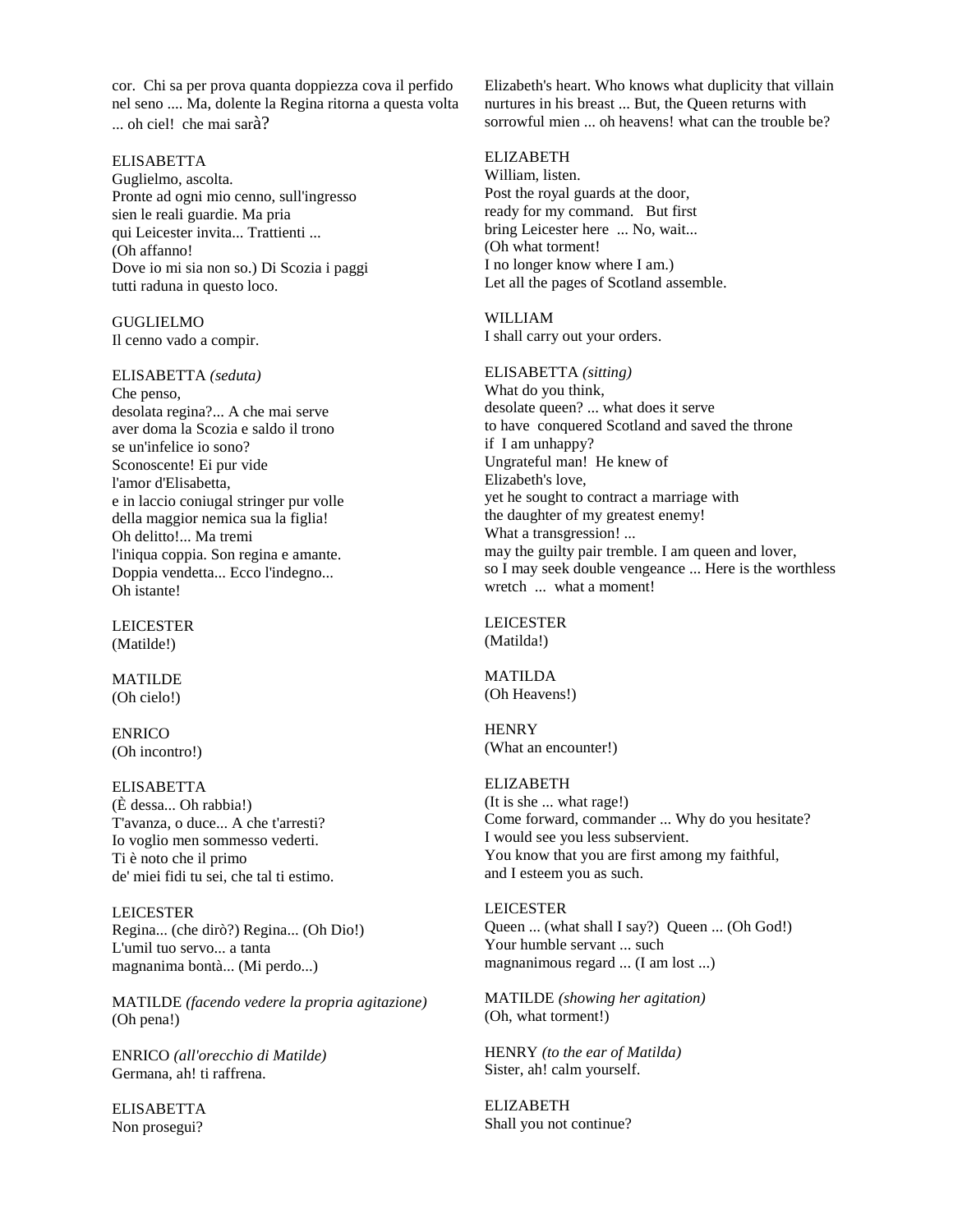Eh! lascia omai quell'importun ritegno... (Geme, trema l'indegno. Oh piacer di vendetta!...) Ma coraggio or ti darà la stessa tua regina. Vieni, giovane eroe.

MATILDE Ah!

**ELISABETTA** T'avvicina. Se mi serbasti il soglio al campo dell'onor, darti mercede io voglio degna del tuo valor.

LEICESTER Donna real, deh! frena sì generosi accenti...

LEICESTER, MATILDE, ENRICO (Oh Dio, resisto appena a palpiti frequenti del mio dubbioso cor.)

**ELISABETTA** (Benché fra' suoi tormenti, avrà vendetta amor.)

LEICESTER (Di qual merce' favella io non comprendo ancor.)

ENRICO, MATILDE (La mia perversa stella sempre divien peggiore.)

ELISABETTA Eccoti, eroe magnanimo, d'un grato core il pegno: te riconosca il regno per mio consorte e re.

LEICESTER, MATILDE, ENRICO (Qual colpo inaspettato a noi serbava il fato... Il gelo della morte tutto s'aduna in me.)

ELISABETTA (Al colpo inaspettato che lor serbava il fato il gelo della morte impallidir li fe'.) Duce, in tal guisa accogli d'una regina il dono?

LEICESTER *(tremante)* (Oh ciel!) Deh!... Scusa... al trono vassallo umil non osa...

Ah! set aside this annoying restraint ... (He groans, the wretch trembles. Oh what delicious revenge! ...) But now your own queen will give you courage. Come, young hero.

MATILDA Ah!

ELIZABETH Come forward. Since you preserved the throne for me on the field of honor, I would grant you a reward equal to your valor.

LEICESTER Royal Lady, ah! refrain from such generous praise ...

LEICESTER, MATILDE,HENRY (Oh God, I can hardly bear the pounding of my uncertain heart.)

ELIZABETH (Amid his torments, my heart will have its revenge.)

LEICESTER (I don't even know of what reward she speaks.)

HENRY, MATILDE (My perverse star grows more vindictive.)

ELIZABETH Here, most worthy hero, is the pledge of my grateful heart: let the kingdom recognize you as my consort and King.

LEICESTER, MATILDE, HENRY (What an unexpected blow Fate has dealt us ... The chill of death comes over me.)

ELIZABETH (At Fate's unexpected blow the chill of death has made them grow pale.) Commander, is this how you welcome a Queen's gift?

LEICESTER *(trembling)* (Oh Heaven!) Ah! ... pardon ... a humble servant dares not the throne...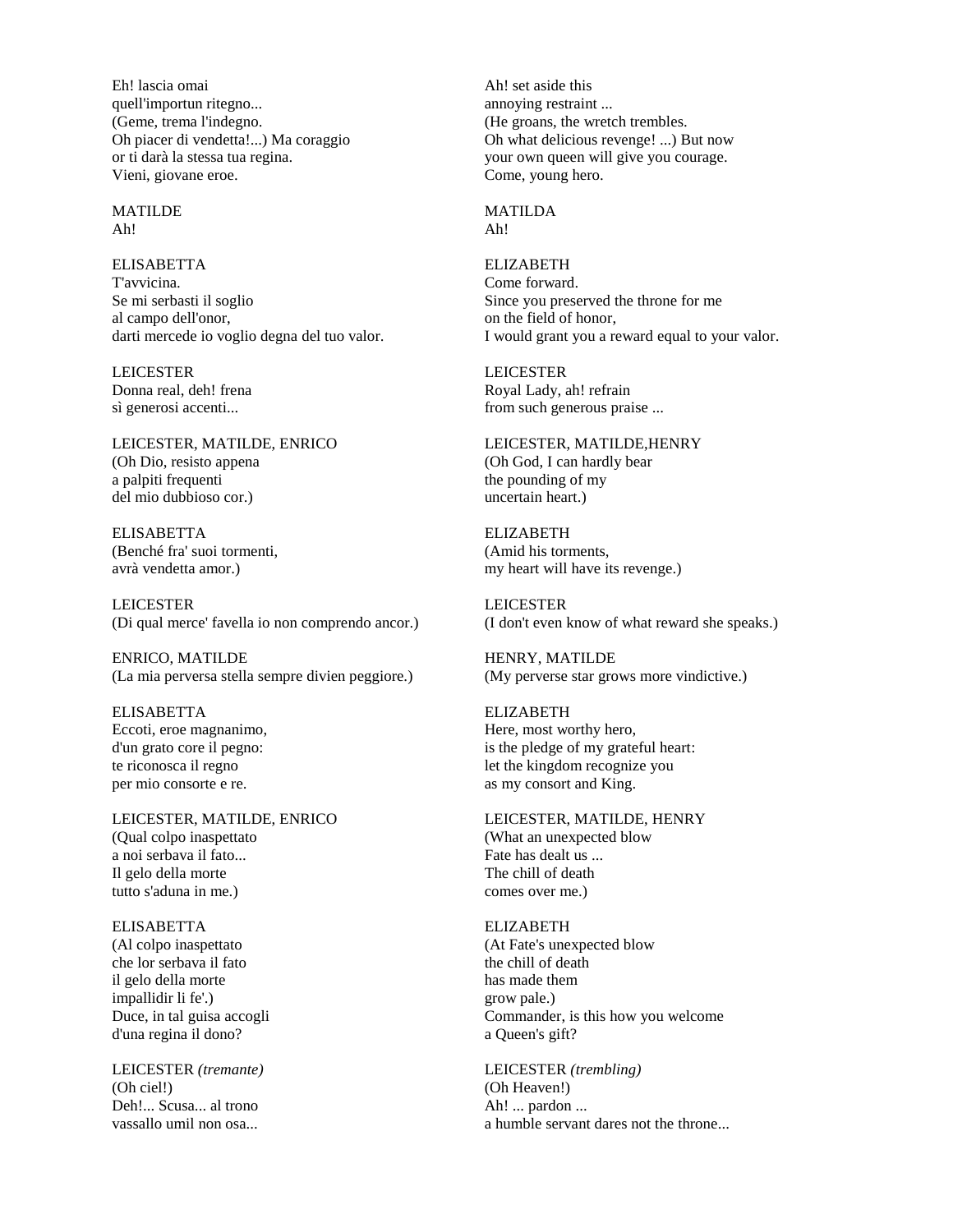**ELISABETTA** (Empio!)

ENRICO *(piano a Matilde)* Ti frena.

MATILDE (Che affanno!)

ELISABETTA (Anima rea!)

A QUATTRO (Spiegar il duol ch'io sento possibile non è.)

ELISABETTA Ah! che più tollerar non poss'io un vassallo fellon, menzognero. Or la benda dileguisi al vero: ecco l'empia che infido ti fa.

LEICESTER (Che mai vedo!)

MATILDE (Deliro!)

ENRICO (Son desto!)

A TRE (Disvelato è l'arcano funesto...) Ah! regina, perdono, pietà.

ELISABETTA Guardie, olà! Quegl'indegni sien serbati al mio giusto furore. (Sol di rabbia si pasce il mio cuore; sol vendetta conforto gli dà.)

GUGLIELMO E CORO Come!... il duce! l'eroe vincitore!... Oh stupor!... Giusto ciel! che mai sarà?

LEICESTER, MATILDE, ENRICO Scherno siam di un perverso destino ...

ELISABETTA Traditori, fremete a' miei sdegni.

LEICESTER Sposa...

MATILDE Sposo...

ELIZABETH (Villain!)

HENRY *(softly to Matilda)* Restrain yourself.

MATILDA (What anguish!)

ELIZABETH (Guilty soul!)

ALL FOUR (I cannot express the grief I feel.)

ELIZABETH Ah! I can no longer tolerate a criminal, a liar as vassal. Remove the blindfold and reveal the truth: here is the evil woman who has made you unfaithful.

LEICESTER (What do I see!)

MATILDA (I'm delirious!)

**HENRY** (Do I dream!)

ALL THREE (The fatal secret is revealed ...) Ah! Queen, forgive us, have pity.

ELIZABETH Guards, there! Hold these unworthy ones to suffer my just fury. (Anger alone feeds my heart; only revenge will give comfort.)

WILLIAM AND CHORUS What! ... the commander! the conquering hero! ... How shocking! ... Good heavens! what will happen?

LEICESTER, MATILDE, HENRY We are scorned by a perverse destiny ...

ELIZABETH Traitors, tremble at my anger.

LEICESTER Wife ...

MATILDA Husband...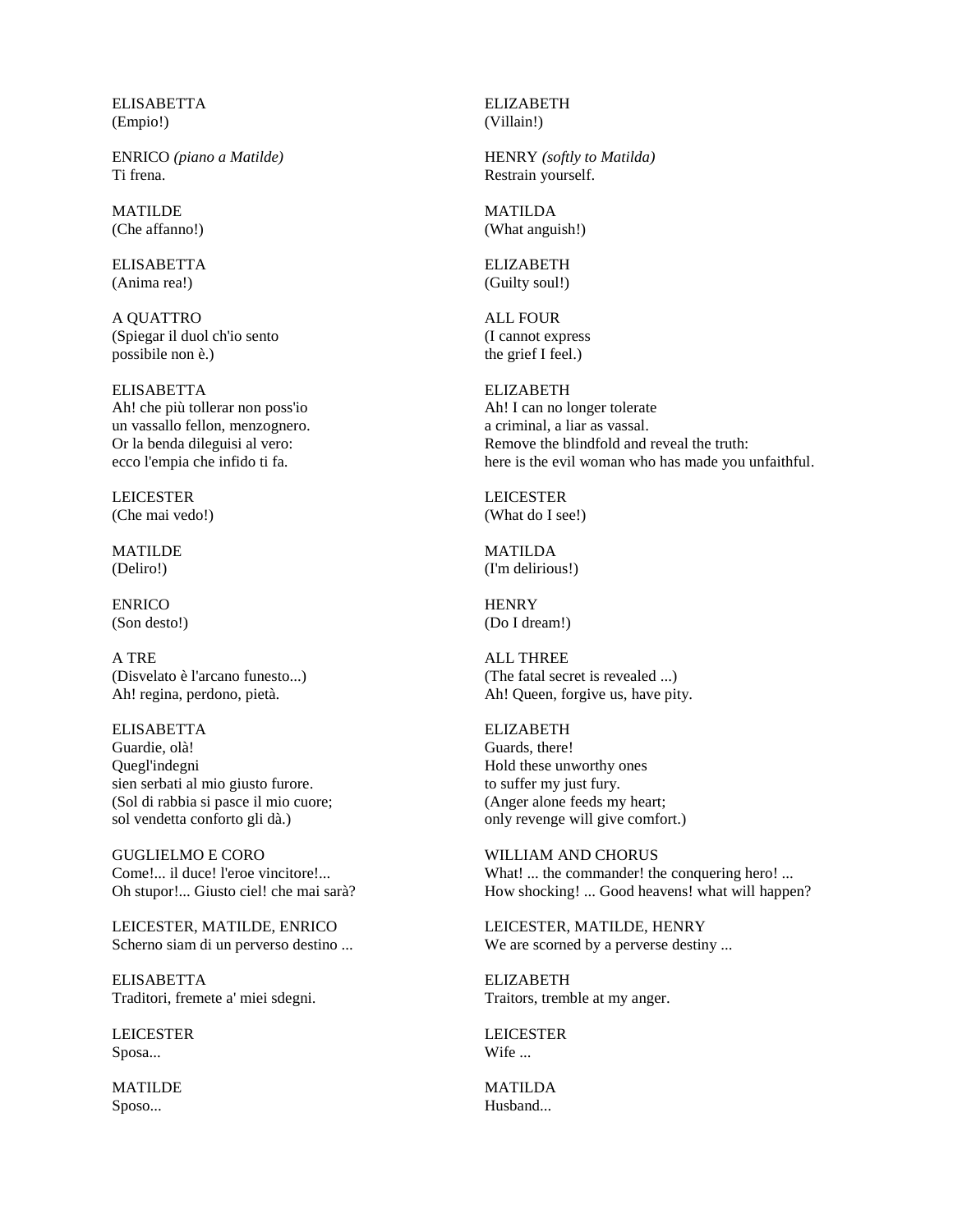GUGLIELMO E CORO Sposi!

ENRICO *(abbracciando Matilde)* Germana...

ELISABETTA Sien disvelti l'un l'altro dal seno.

LEICESTER, MATILDE, ENRICO Ah, regina, perdono, pietà.

ELISABETTA (Sol si pasce il mio cor di veleno: sol vendetta conforto gli dà.)

CORO Fatal giorno! Impensata ruina! Surse il sole sereno, ridente - Or declina - turbato, languente e di lutto coprendo si va.

**FINE DEL PRIMO ATTO**

### WILLIAM AND CHORUS Married!

HENRY *(embracing Matilda)* Sister ...

ELIZABETH Tear them from each other's arms.

LEICESTER, MATILDE, HENRY Ah, queen, forgive us, have pity.

ELIZABETH (Only poison nourishes my heart: revenge alone gives it comfort.)

**CHOIR** Fatal day! Unexpected ruin! The sun rose smiling and serene and now sets - troubled, grieving, veiled in mourning.

## **END OF THE FIRST ACT**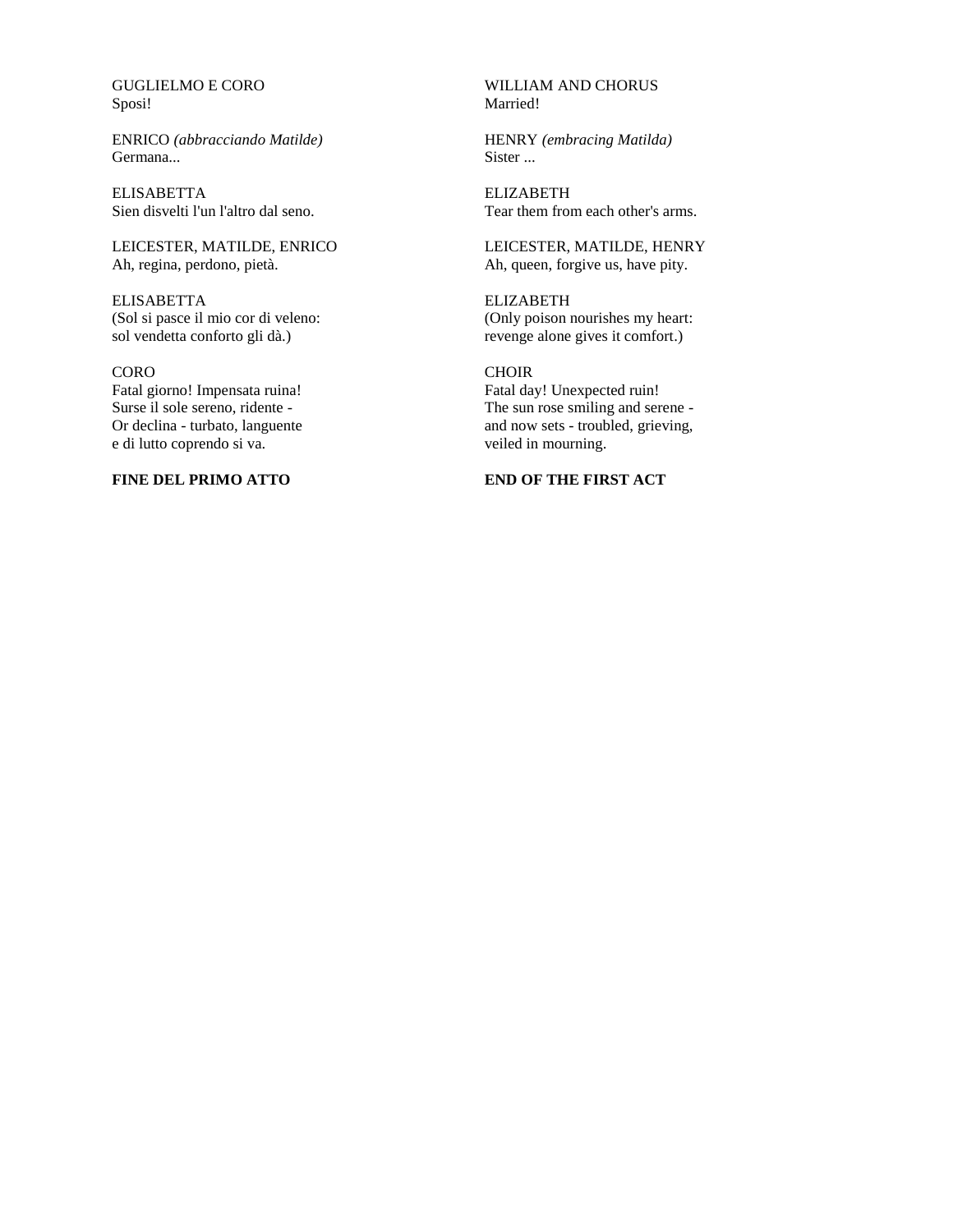### **ATTO SECONDO**

### **SCENA PRIMA**

#### NORFOLK

Perchè tremi, o mio cor? Forse presago sei di qualche sventura; o di rimorsi saresti mai capace? A te finor la pace invidia tolse; or che soccombe a un tratto l'idolo del Tamigi; or che di corte puoi ambire a primi onori, ed or che aperto ti è l'adito a quel soglio, che forse un di calcar potrasti, e in cue da ben lung stagion nutri speranza, mancherai di coraggio e di costanza?

GUGLIELMO La Regina, signor, la tua richiest ricusa d'appagar.

NORFOLK Come!

GUGLIELMO Agitata da molti pensieri, sdegna ascoltarti.

NORFOLK Sdegna!

GUGLIELMO Troppo Norfolk intesi, disse. Da ciò compresi che grati a lei non sono i detti tuoi.

NORFOLK (Oimé!)

GUGLIELMO Dunque tu puoi lungi da queste soglie volger per ora il piè.

NORFOLK Ma tal divieto ....

GUGLIELMO Udisti il suo voler.

NORFOLK Ma il mio consiglio nello state affanoso in cui si trova ...

GUGLIELMO Il consiglio talor nuoce, non giova.

NORFOLK Temerario! Si vada. Il tempo e l'arte compir potran l'impresa, e sulle altrui ruina fammi afferrar della fortuna il crine.

ELISABETTA Dov'è Matilde?

## **SECOND ACT**

### **SCENE FIRST**

### NORFOLK

Heart, why do you tremble? Perhaps you foretell some misfortune; or are you still capable of remorse? Until now, envy has robbed you of peace; now that the idol of the Thames has been toppled; now that you can aspire to a place of honor at court, and now that the path to the throne lies open before you, a path you may one day ascend, and which you have long desired, now you find your courage and determination lacking?

WILLIAM

My lord, the Queen refuses to grant your request.

NORFOLK What!

WILLIAM Agitated by her thoughts, she scorns to hear you.

NORFOLK Scorns!

WILLIAM I have heard too much from Norfolk, she said. From this I understood that your words are not welcome.

NORFOLK (Alas!)

WILLIAM Therefore, for now you should direct your steps away from this threshold.

NORFOLK But such a ban ....

WILLIAM You have heard her will.

NORFOLK But my advice on the troubled state in which we find ourselves ...

WILLIAM Advice can sometimes be more harmful than helpful.

NORFOLK How reckless! I'll go. Time and art will accomplish the task, and from the ruin of others may I seize fortune by the horns.

ELIZABETH Where is Matilda?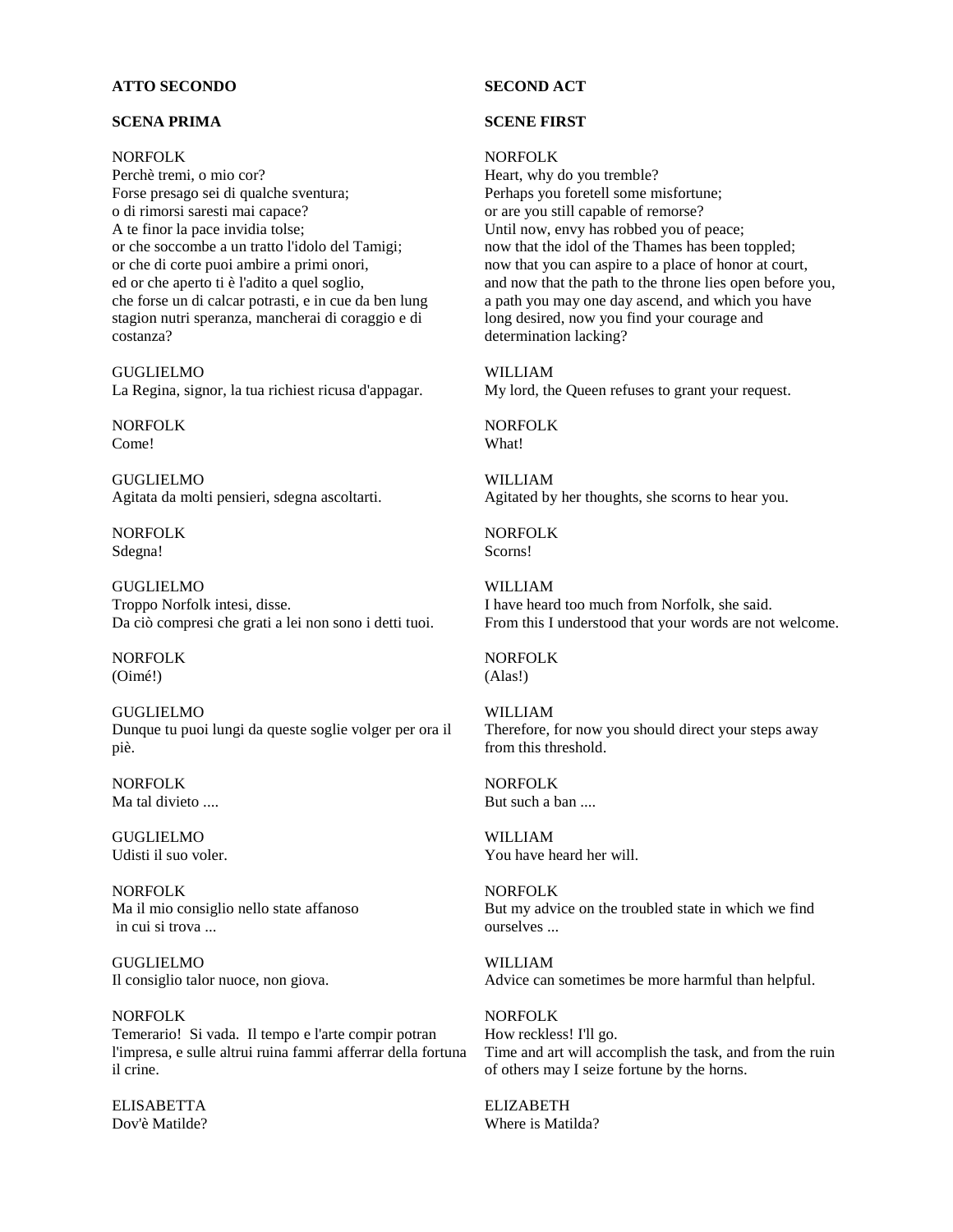GUGLIELMO *(accennando ad un degl'ingressi)* Attende colà i cenni tuoi .

**ELISABETTA** A me si guidi e poi venga Leicester.

GUGLIELMO Di pietà potresti? Ah! sì, pietade è in te...

ELISABETTA Vanne: intendesti? T'inoltra. In me tu vedi il tuo giudice, o donna.

MATILDE Ho un cor bastante per ascoltare, intrepida, il mio fato.

ELISABETTA Vuole ragion di stato, che tu, nemica mia, che il tuo germano, che un vassallo sleale sopra palco ferale d'un'odiosa trama la pena abbiate. Ma pietà favella d'Elisabetta in sen. Scrivi. Rinunzia ad ogni diritto tuo di Leicester sul cor. Così da morte vi potrete sottar... *(Matilde freme.)* Cedi alla sorte.

MATILDE Ah! più d'ogni supplizio è questa pietade.

ELISABETTA Non cimentar la tolleranza mia. Siedi, scrivi, rinunzia.

MATILDE Invan...

ELISABETTA Custodi . ..

MATILDE Ah! senti...

ELISABETTA Scrivi.

MATILDE Sfoga sol contro me tutti gli sdegni tuoi; ma il consorte, il germano...

ELISABETTA Scriver non vuoi?

WILLIAM *(pointing to one of the doors)* There, she awaits your orders.

ELIZABETH Bring her to me, and then let Leicester come.

WILLIAM Could you be merciful? Ah! yes, mercy is in you ...

ELIZABETH Go: did you understand? Approach. In me you see your judge, my lady.

MATILDA I have heart enough to listen, fearlessly, to my fate.

### ELIZABETH

For reasons of state, it is necessary that you, my enemy, that your brother, that a disloyal vassal should suffer punishment upon the scaffold for this odious plot. But Elizabeth holds mercy in her heart. Write. Renounce your hold over Leicester's heart. Thus you might escape death... *(Matilda trembles.)* Surrender to fate.

MATILDA Ah! your mercy is worse than any torture.

ELIZABETH Don't try my patience. Sit down, write, renounce him.

MATILDA In vain ...

ELIZABETH Guards. ..

MATILDA Ah! listen ...

ELIZABETH Write.

MATILDA Vent your wrath against me alone; but my husband, my brother ...

ELIZABETH You will not write?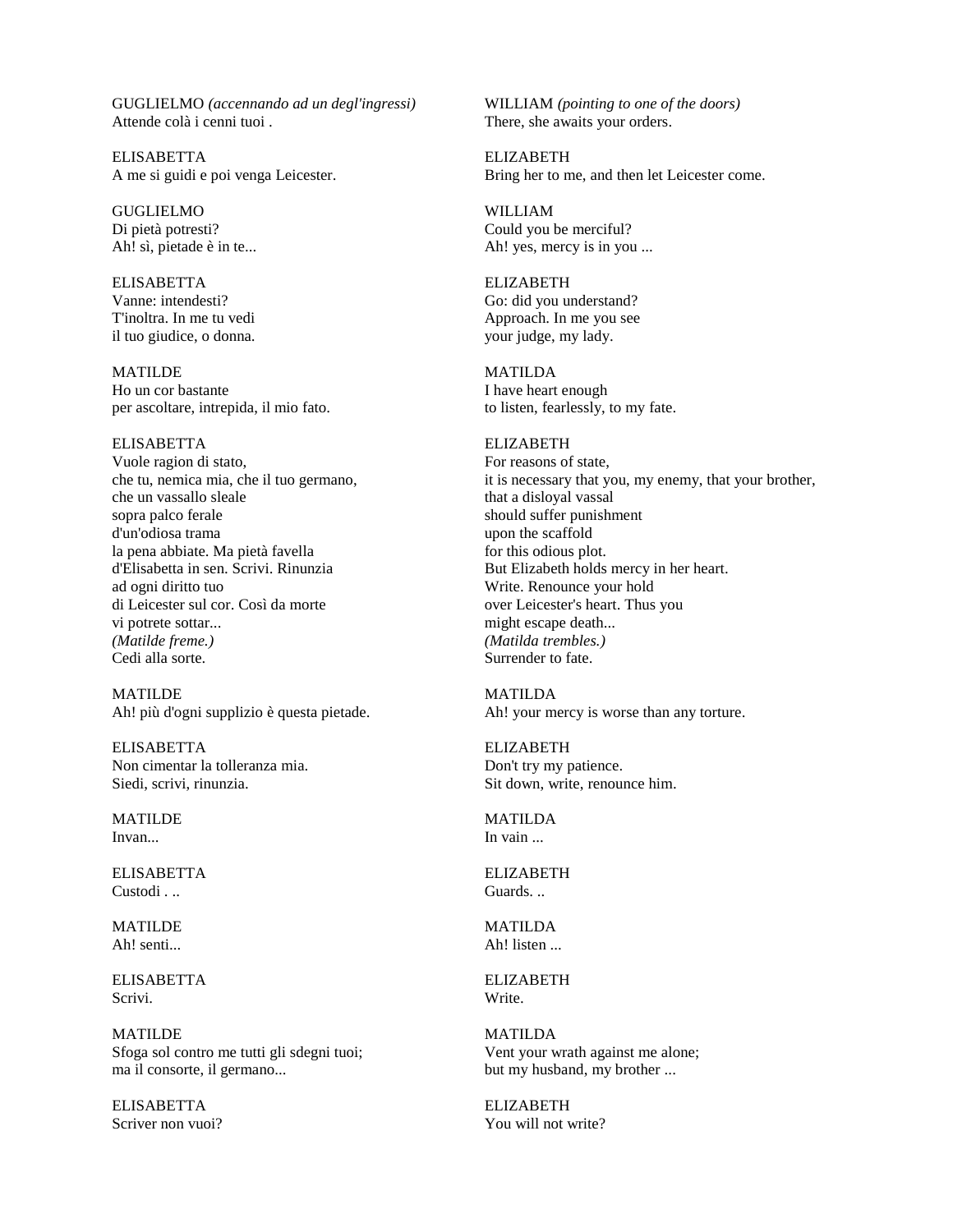Pensa che sol per poco sospendo l'ira mia; quanto più tardi fia, più fiera scoppierà.

MATILDE Salva il germano, lo sposo, s'è ver che giusta sei; poi troncar i giorni miei te'l chiedo per pietà.

ELISABETTA Resisti ancora?

MATILDE Oh Dio!

ELISABETTA Rinunzia!

MATILDE Invan! ferma! oh Dio! Ti mova il pianto mio.

ELISABETTA Non bastan quelle lagrime a impietosirmi il cor.

MATILDE Vorrei stemprarti in lagrime, mio desolato cor.

LEICESTER (Misero me!... La sposa dolente ed affannosa!... Che mai sarà quel foglio?... S'accresce il mio penar.)

MATILDE (Qual è il dolor che uccide, s'io reggo al mio dolor?) *(Elisabetta vede Leicester.)*

ELISABETTA Debitar le sei di vita; leggi, o duce, e poi l'imita. Dell'error, del tradimento pentimento io voglio in te.

A TRE (L'avverso mio destino sì fiero io non credei. Quanto crudel tu sei! Quanto mi costi amor!)

LEICESTER *(a Matilde)* Sconsigliata, che facesti! *(ad Elisabetta)* Ah! comprendo: in lei sapesti

Note that I may briefly hold back my anger: how much more fiercely will it erupt when later released.

MATILDA Free my brother, my husband, if it is true that you are just; then cut short my days, I ask you for mercy's sake.

ELIZABETH Do you continue to resist?

MATILDA Oh God!

ELIZABETH Renounce him!

MATILDA I cannot! stop! Oh God! May my tears move you.

ELIZABETH Those tears are not enough to awaken pity my heart.

MATILDA Would that my tears could melt you, o desolate heart

LEICESTER (I am lost! ... My bride, anguished and weeping! ... What on earth can that paper be? ... My pain increases.)

MATILDA (If I can bear this torment, what sort of pain would kill me? ) *(Elizabeth sees Leicester.)*

ELIZABETH You owe her your life; read, commander, and then sign. You must show repentance for your error, your betrayal.

ALL THREE (I never believed my destiny would prove so pitiless. How cruel you are! O love, how much you have cost me!)

LEICESTER *(to Matilda)* Misguided girl, what have you done! *(to Elizabeth)* Ah! I understand: through her you thought to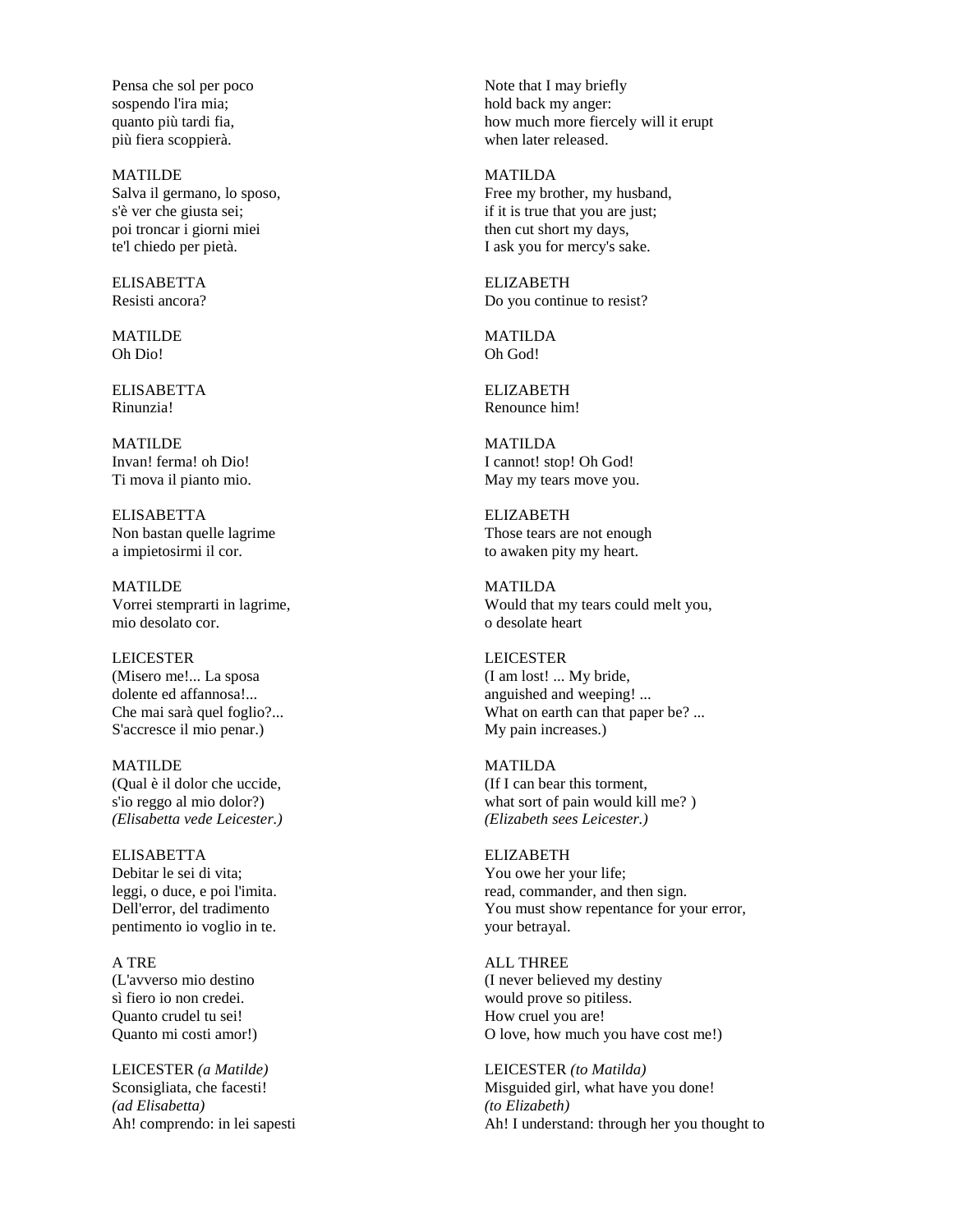violentar l'amor, la fe'. Ma t'inganni...

MATILDE Odi...

LEICESTER No!

ELISABETTA Rifletti...

LEICESTER No! A tal prezzo non voglio...

ELISABETTA Trema...

LEICESTER ...conservare il viver mio.

MATILDE Costanza!

LEICESTER Serbo un cor che vil non è. *(Lacera il foglio.)*

ELISABETTA *(alle guardie)* Ah! Fra poco, in faccia a morte cesserà cotanto orgoglio, ed allor quell'alma forte fia costretta a vacillar.

LEICESTER Quell'ardir che in faccia a morte ti difese e vita e soglio, serberà quest'alma forte, non avvezza a vacillar.

MATILDE Ah! s'affretti pur la morte, affrontarla io deggio e voglio; non sarà quest'alma forte più ridotta a vacillar. *(Leicester e Matilde partono, scortati dalle guardie.)*

## ELISABETTA Pago sarai, cor mio? Brami vendetta? Vendetta in breve avrai; ma forse men dolente allor sarai? Ah! Leicester, amarti Elisabetta, quell'altera Regina sprezzatrice finor di regei destre, giammai dovea? Rossore ma tardo, io probo d'un mal nato amore.

GUGLIELMO Chiede Norfolk a te l'accesso.

ELISABETTA

force love and faith. But you are deceived ...

MATILDA Listen ...

LEICESTER No!

ELIZABETH Reflect ...

LEICESTER No! At such a price I don't want ...

ELIZABETH **Tremble** 

LEICESTER ... to preserve my life.

MATILDA Give me strength!

LEICESTER My heart is not so craven. *(Tears up the paper.)*

ELIZABETH *(to the guards)* Ah! Soon, such pride will fail in the face of death, and then that strong spirit will be obliged to falter.

LEICESTER This strong spirit which has defended your life and throne will remain steadfast and courageous in the face of death.

MATILDA Ah! let death be swift, I must face it, so I shall, this strong spirit will never stoop to falter. *(Leicester and Matilda leave, escorted by the guards.)*

### ELIZABETH

Will you be repaid, my heart? Do you seek revenge? You shall soon have it; but perhaps then you will be less mournful? Ah! Leicester, could you never love Elizabeth, that haughty Queen who would ever scorn royal suitors? Too late, I am ashamed of this ill-born love.

WILLIAM Norfolk asks to see you.

ELIZABETH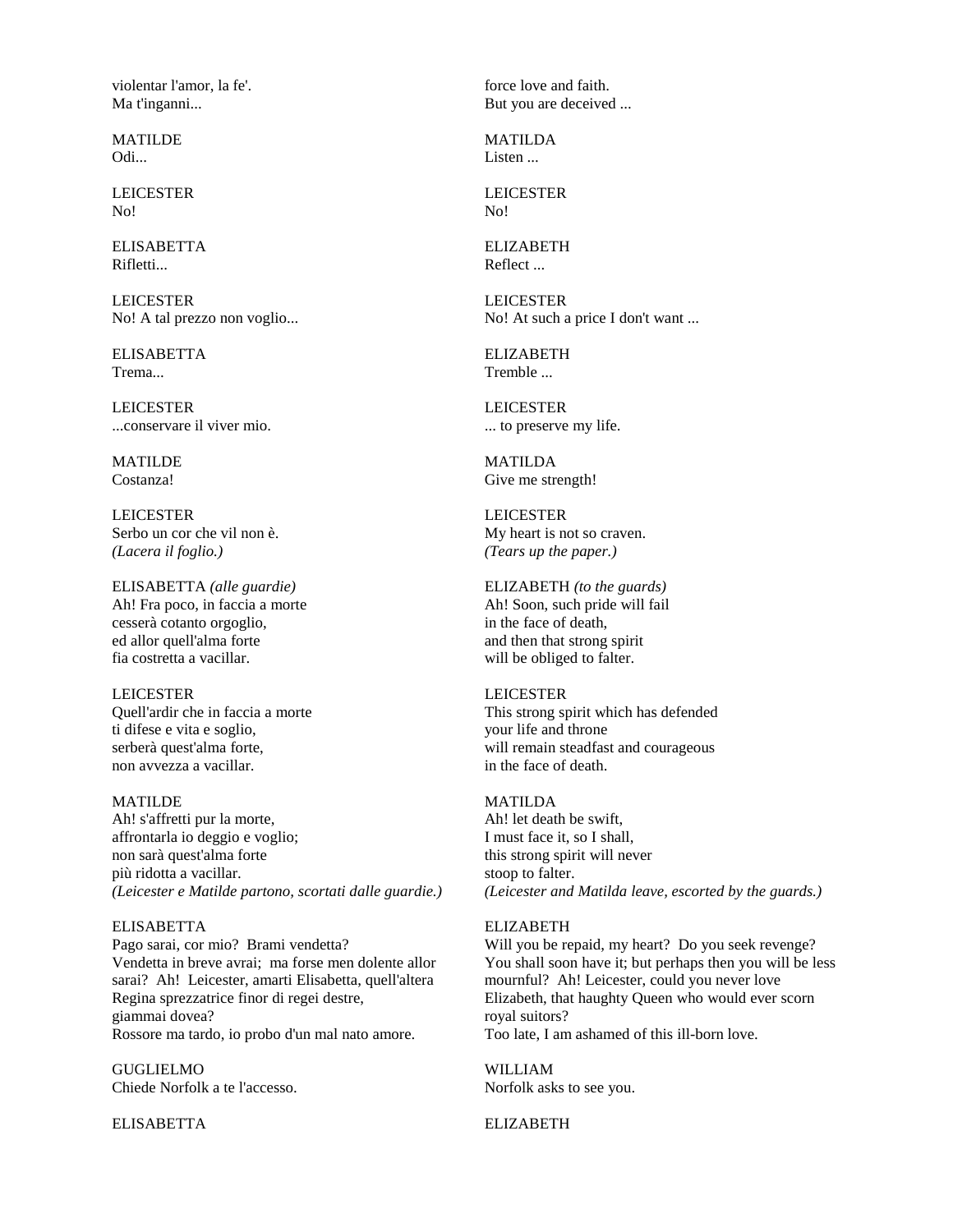Oh indegno! Va', digli che al suo labbro debbo gli affanni miei; digli che in premio di sua finta amistade verso d'un infelice, ancorché infido, disgombri al nuovo sol da questo lido. *(Parte.)*

GUGLIELMO Oh giusto cielo! Alfine il vero non trovo inciampo onde giungere al trono: è alfin palese quel doppio cor, d'iniquità ricetto... Il regio cenno ad eseguir m'affretto. *(Parte.)*

## **SCENA SECONDA**

#### POPOLO

Qui soffermiamo il piè... Il tetro asil quest'è dove un barbaro fato condannò chi la patria salvò da fiera sorte.

#### **SOLDATI**

Miseri noi! chi sa se involarsi potrà il nostro duce amato a tant'orror? Forse colpa d'amor lo spinge a morte.

## **TUTTI**

Qui soffermiamo il piè, ecc. *(Il popolo ed i soldati si avvicinano all'ingresso delle carceri. Entra Norfolk.)*

## NORFOLK

(Che intesi!... Oh annunzio!... Questa è la merce' ch'io merto?... Anche fra lacci mi nuocerà costui!... Norfolk, che pensi? L'ingiusto esilio sopportar potrai? Come a tanto rossor resisterai?)

SOLDATI Oh nostro duce amato!

NORFOLK (Duce!... Ah! comprendo appien...)

POPOLO Barbaro fato!

#### NORFOLK

(Qui si compiange il mio nemico, tutto congiura a' danni miei... Che risolvo?... Oh vendetta, col manto di pietà ti copri. All'arte! Amici, io vengo a parte d'un così giusto affanno.

The unworthy one! Go, tell him what troubles his words have wrought for me; tell him that as reward for his false amity towards an unhappy, though traitorous, man, he must abandon these shores by tomorrow's morn. *(Leaves.)*

#### WILLIAM

Oh merciful heaven! At last the truth reaches the throne without impediment: finally that duplicitous heart, pit of iniquity, is revealed ... I hasten to carry out the royal command. *(Leaves.)*

#### **SCENE SECOND**

#### PEOPLE

Here let us pause ... This is the gloomy refuge where barbarous fortune has condemned the man who had saved our country from a cruel fate.

### SOLDIERS

What misery! who knows if our leader will free himself from this horror? Perhaps love has driven him to his death.

## ALL

Here let us pause, etc. *(The people and the soldiers approach the entrance to the prisons. Enter Norfolk.)*

#### NORFOLK

(What do I hear! ... What a pronouncement! ... Is this the thanks I deserve? ... Even in chains he hams me still! ... Norfolk, what do you think? Can you bear an unjust exile? How much shame will you endure?)

**SOLDIERS** O, our beloved commander!

NORFOLK (Commander! ... Ah! I understand ...)

PEOPLE Barbarous fate!

#### NORFOLK

(Here they grieve my enemy, everything conspires to injure me ... What shall I do? ... Oh revenge, cover yourself with the cloak of mercy. Play your part!) Friends, I come to share in this righteous anguish.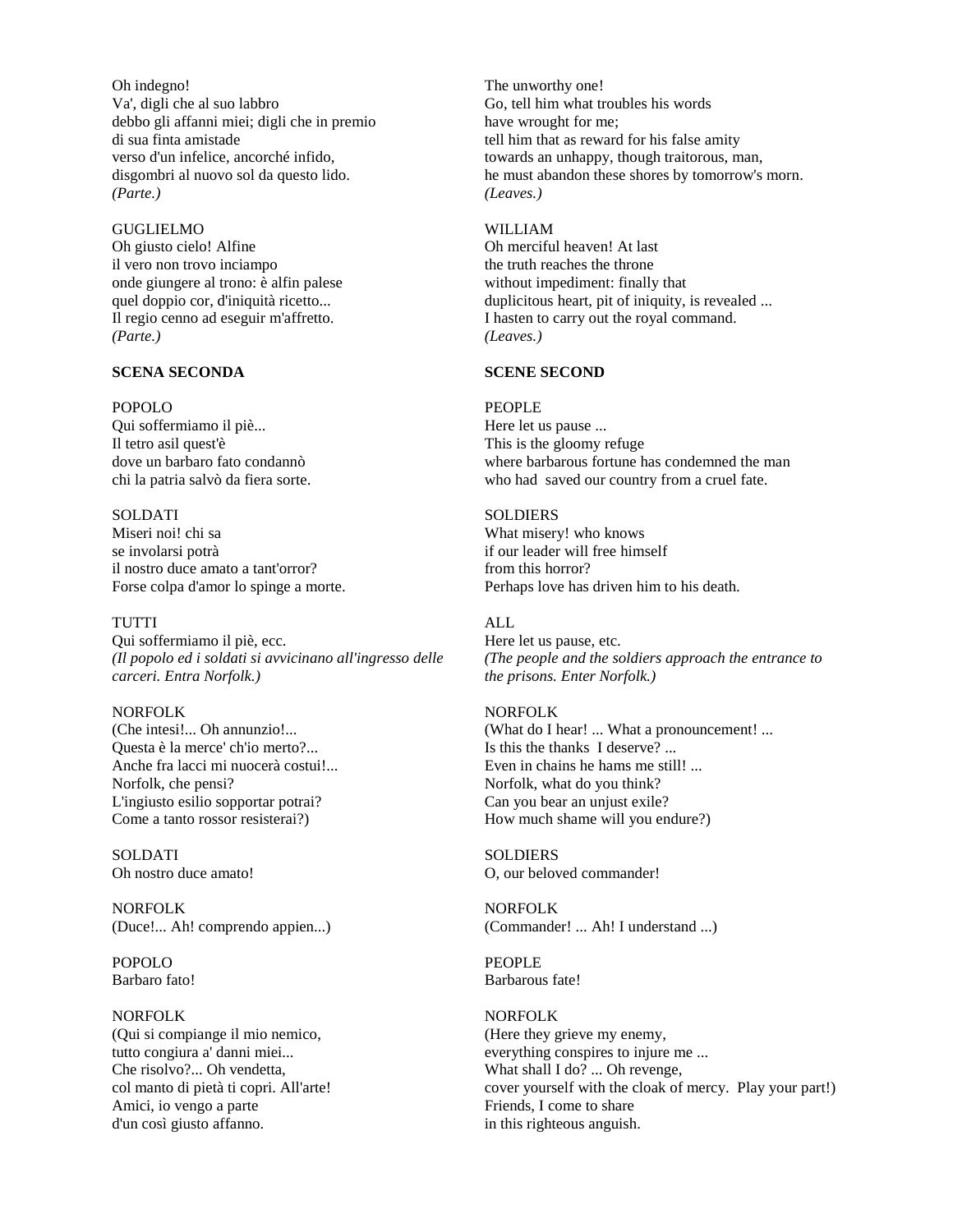E sarà vero che il prode salvatore della patria perir debba così? Lo soffrirem?

CORO Non mai.

#### NORFOLK

Ebben, m'udite. Assai può giovarvi Norfolk. Già cade il sole: al prigionier men vo. Se non poss'io sottrarlo a' ceppi suoi fra brev'istanti, del carcere l'accesso vi schiuderete, amici, colla forza e il valor.

#### **CORO**

Signor, che dici! Mancar di fede al trono saria cotanto ardir.

### NORFOLK

Ah! troppo ignora del duce sventurato Elisabetta il cor; lo crede reo di lesa maestà, mentre quel core colpevole non è: lo scusa amore. Deh! Troncate i ceppi suoi; deh! serbate a Elisa, al regno il più grande fra gli eroi, il più degno di pietà.

CORO Or ci guida. Ogni alma fida pronta aita lui a darà.

NORFOLK All'amor che in vuoi si annida fausto arrida il ciel clemente.

CORO Or ci guida, ecc.

NORFOLK Non ha core chi non sente la possanza d'amistà.

CORO Non ha core, ecc. *(Il popolo ed i soldati partono seguendo Norfolk.)*

NORFOLK (Vendicare saprò l'offesa; di furor quest'alma accesa, quel ingrata punirà.) Deh! troncate i ceppi suoi, deh!

CORO Or ci guida. How can it be that the brave savior of our homeland shall perish in disgrace? Will we allow it?

## CHOIR

Never.

#### NORFOLK

Very well, hear me. Norfolk can be of help. The sun has already set: I will go to the prisoner. If I can't quickly release him from his bonds, you, my friends, must bar access to the prison with strength and courage.

#### CHOIR

My lord, what are you saying? Such audacity would betray our loyalty to the throne.

## NORFOLK

Ah! Elizabeth is unaware of her unfortunate commander's true feelings; she believes him guilty of treason, but his heart holds no guilt: love is his defense. Ah! Break his chains; Ah! keep for Elisa, and for the kingdom, the greatest of our heroes, the most worthy of mercy.

#### CHOIR

Guide us now. Every faithful soul is ready to give him aid.

#### NORFOLK May merciful heaven

bless the love you cherish in your heart.

# CHOIR

Guide us now, etc.

### NORFOLK The man who cannot feel the power of friendship surely has no heart.

CHOIR The man who cannot, etc. *(People and soldiers leave following Norfolk.)*

#### NORFOLK

(I will have revenge for this offense; my soul, afire with fury, shall punish that ungrateful woman.) Ah! break his chains!

**CHOIR** Guide us now.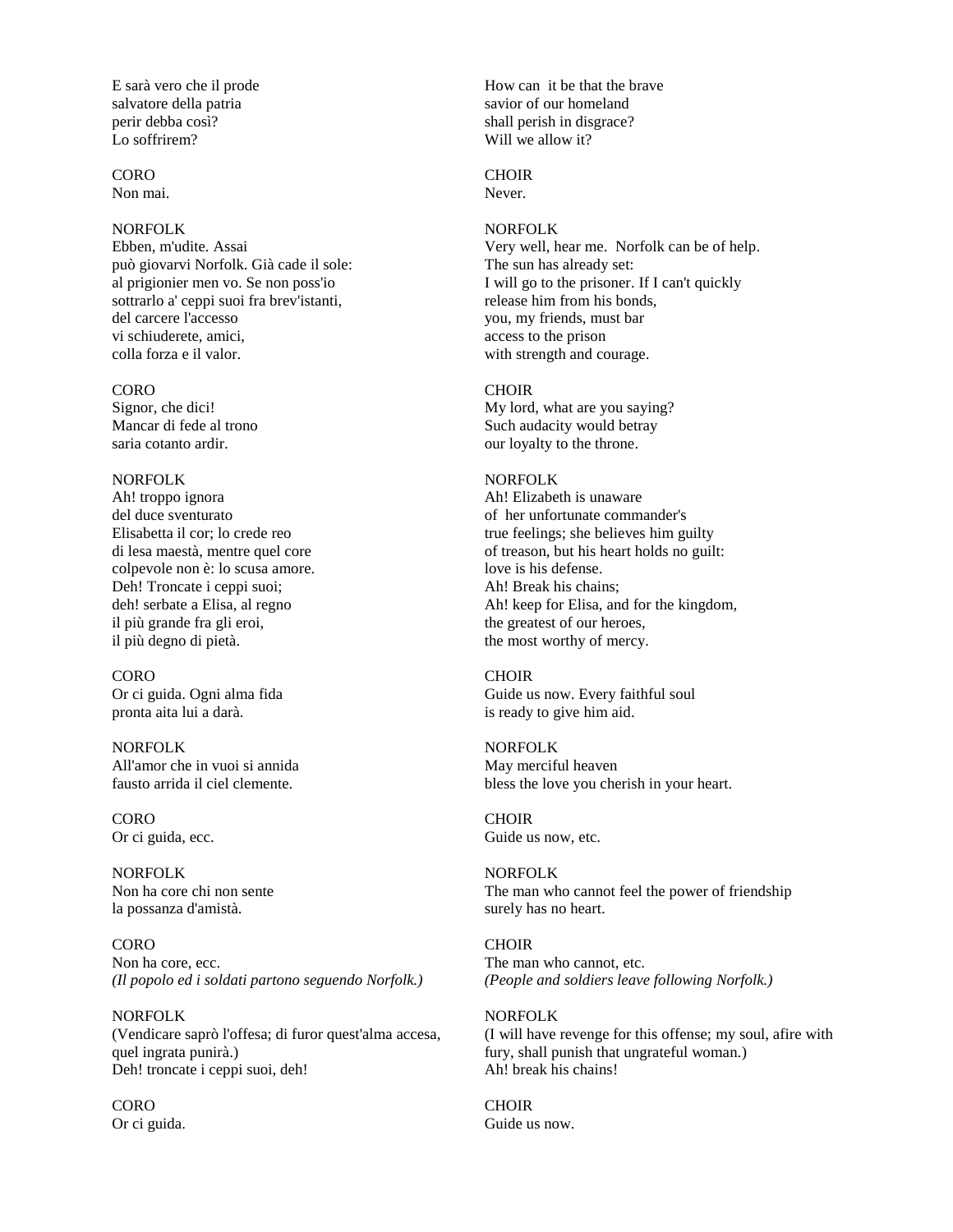NORFOLK Si! Vada andiamo, corriamo, quest'alma quell'ingrata punirà. Si!

### **SCENA TERZA**

LEICESTER *(solo)* Della cieca fortuna un triste esempio, lasso! in me trovo. In questo giorno il sole, testimonio di gloria, sorgeva a rischiarar la mia vittoria. Tramonta appena il sole, e in lutto per me si cangia il tutto. *(Siede.)* Ma d'uopo han di conforto dopo lungo vegliar, le stanche membra, e, mio malgrado, al sonno sento che gli occhi miei regger non ponno. *(Si addormenta e parla in sogno.)* Sposa amata... respira... Cessan gli affanni nostri... È il ciel placato... Tergi quel pianto Matilda ... ascolta... non fuggir... T'arresta. *(Si sveglia e si alza ad un tratto.)* Ohimè!... dove son io?... larva fu questa. Fallace fu il contento, certa è la mia sciagura. Immerso, oh Dio! mi sento nel primo affanno il cor. Saziati, o sorte ingrata; apriti o terra, e invola quest'alma desolata a tanto suo dolor. E l'adorata sposa, e l'innocente Enrico perir dovranno!... Oh Dio! per sopportar sì fiera immagine d'orrore, converria di macigno avere il core.

NORFOLK Amico...

LEICESTER Ciel!... ti scosta.

NORFOLK Così m'accogli!

LEICESTER Pria di venire al mio sen, dimmi, non deggio il presente mio stato al tradimento tuo?

#### NORFOLK

Yes! Go, let's go, let's run, this ungrateful soul will be punished. Yes!

#### **SCENE THIRD**

LEICESTER *(alone)* Alas, I find myself a sad example of blind fortune! Today the sun, witness to glory, rose to illuminate my victory. The sun has now set, and for me all has become mourning. *(He sits.)* But my weary limbs have need of rest after so long a watch, and, in spite of myself, I feel my eyes can no longer resist sleep. *(He falls asleep and talks in a dream.)* Beloved bride ... breathe ... Our worries have ended ... Heaven is appeased ... Wipe away your tears ... Matilda ... listen ... do not flee ... Stop. *(He wakes up and gets up suddenly.)* Alas! ... where am I? ... it was just a dream. This happiness was an illusion, my misfortune is certain. Oh God! I feel my heart again immersed in grief Sate yourself, ungrateful fate: may the earth open and rob this desolate spirit of its sorrow. And my beloved bride, and the innocent Henry they will perish! ... Oh God! To endure such a cruel image of horror, one would need a heart of stone.

## NORFOLK My friend...

LEICESTER Heavens! ... stay away.

NORFOLK You welcome me thus!

LEICESTER Before seeking my embrace, tell me, do I not owe my present state to your betrayal?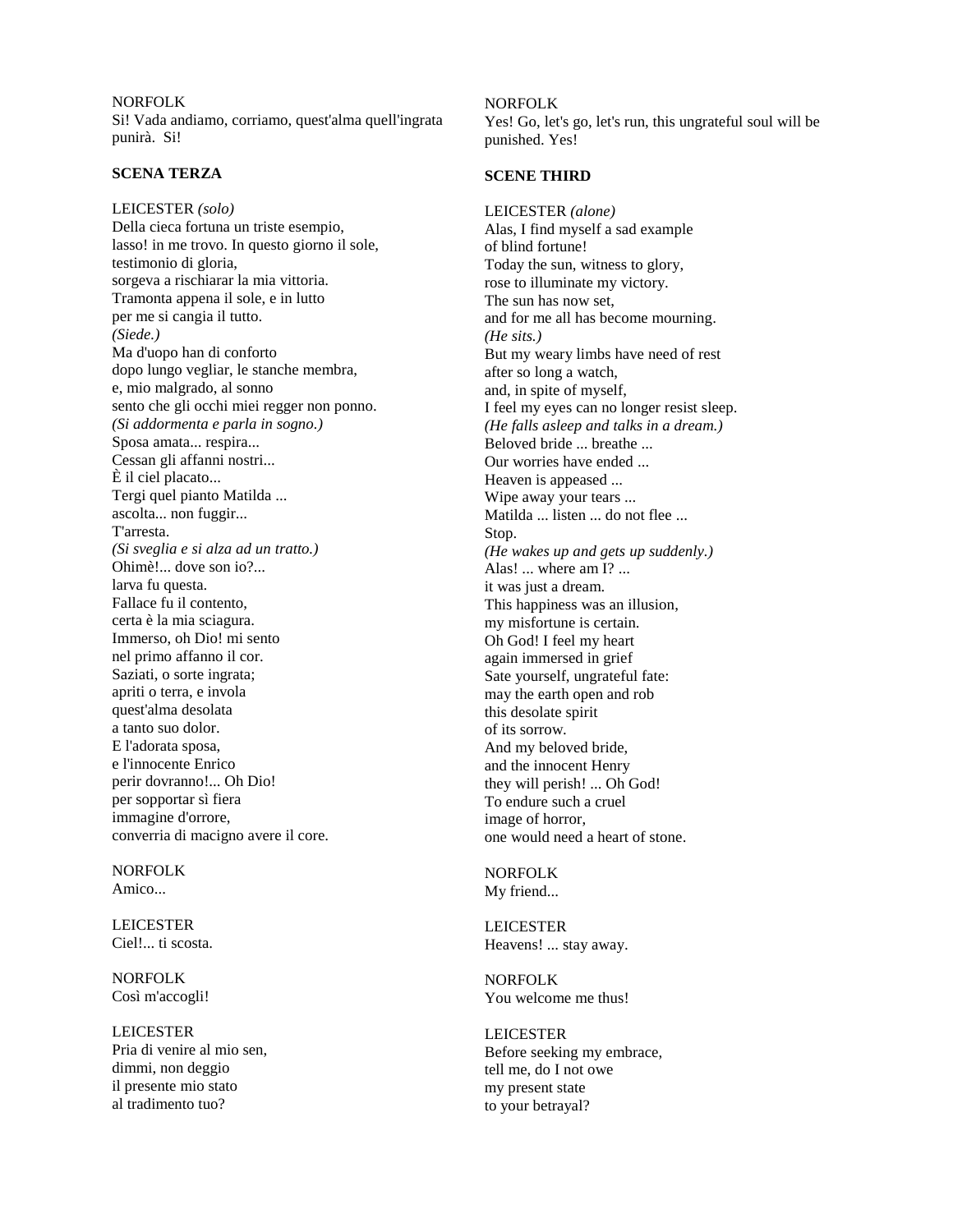NORFOLK Che parli? Ingrato! Mi conosci sì poco? Eccoti il ferro: Vibralo in me, se vuoi, ma l'onor mio così non oltraggiar.

#### LEICESTER

Ma Elisabetta...

### NORFOLK

Scoperse il ver, né so dir come. A lei diressi i preghi miei. Che non feci e non dissi onde quel core impietosir per te? Vana speranza! tuo complice mi crede, e la tiranna a vergognoso esilio or mi condanna.

### LEICESTER

Che sento! (e sara ver!) tu solo a parte fosti del mio segreto ...

### NORFOLK

Illustre nodo potea restarsi ognor celato? Ah! troppo, per giovanil talento, ti rendesti imprudente in amor ... Ma si tralasci l'inutil favellar. Voglio farti, felice, io voglio farti, e ad ogni costo.

### LEICESTER E Come?

NORFOLK Odi... Ma pria mira colà. Matilde e il suo german divide da te quel chiuso varco.

LEICESTER Oh ciel!

NORFOLK *(a' guastatori, che si accingono ad atterrare il muro della piccola porta nel fondo)* Quanto vi dissi, s'eseguisca. *(a Leicester)* Fra poco stringerli al sen potrai.

LEICESTER Oh generoso! Oh degno...

NORFOLK Del tradimento mio sia questo un segno.

LEICESTER Deh! scusa i trasporti d'un misero oppresso; errai, lo confesso; pentito son già.

NORFOLK (Costui di vendettami schiude la via; poi vittima sia; estinto cadrà.)

NORFOLK What are you saying? Ungrateful man! Do you know me so little? Here is my sword: Plunge it in me, if you like, but do not insult my honor.

## LEICESTER

But Elizabeth ...

### NORFOLK

... discovered the truth, I cannot say how. I directed my prayers to her. I did, said everything I could to soften her heart to you. All in vain! She believes I am your accomplice, and the tyrant condemns me as well to a shameful exile.

## LEICESTER

What do I hear! (can it be true!) You alone were party to my secret ...

## NORFOLK

Could such an illustrious marriage remain hidden? Ah! The appetites of youth led you to an imprudent love ... But let's leave this useless discussion. I want to make you happy, and at any cost.

# LEICESTER

And how?

### NORFOLK Listen ... But first look there. That closed passage separates Matilda and her brother from you .

LEICESTER Oh heaven!

NORFOLK *(to the sappers, who are about to tear down the wall over the small door in the back)* Carry out my orders. *(to Leicester)* Soon you shall clasp them to your breast.

LEICESTER Oh, how generous! Oh worthy ...

NORFOLK This is how I have betrayed you.

### LEICESTER

Ah! forgive the ravings of a miserable wretch; I was wrong, I confess; I am sorry.

## NORFOLK

(He opens the way for my vengeance; he shall be my victim; he shall perish.)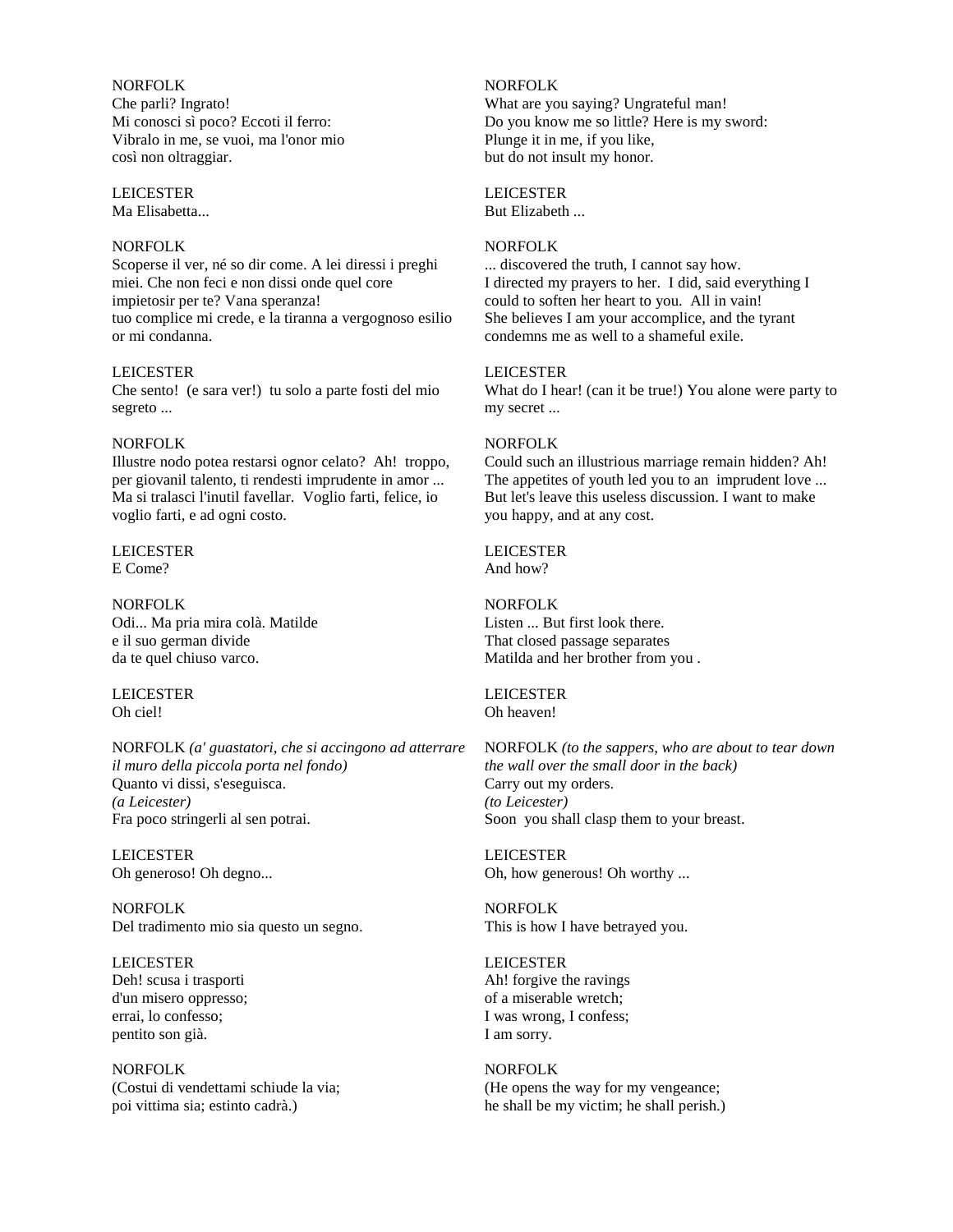LEICESTER Non parli?

NORFOLK L'offesa a te condonai. quest'anima accesa di pura amistà.

A DUE Ritorna al mio seno, confortati (confortami) appieno; felice ti (mi) renda la mia (tua) fedeltà.

NORFOLK Unita alle schiere, la plebe dolente, attorno fremente scorrendo sen va.

LEICESTER Che narri!... E pretende?

NORFOLK Troncar tue ritorte. Suo duce ti attende...

LEICESTER Che ascolto!

NORFOLK La sorte per te cangerà.

LEICESTER Non sia! Va...

NORFOLK Ma senti...

LEICESTER Ribelle del soglio!...

NORFOLK Soccorso a momenti...

LEICESTER Nol curo, nol voglio: orrore mi fa!

NORFOLK Al fato crudele soccombi, infelice, se troppo fedele quell'alma sarà.

LEICESTER Il fato crudele può farmi infelice ma sempre fedele quest'alma sarà.

LEICESTER You say nothing?

NORFOLK I forgive the offense. My soul glows with pure friendship.

**BOTH** Return to my heart, be comforted (comfort me); your (my) loyalty brings me (you) happiness.

NORFOLK Alongside the soldiers, the grieving populace masses and surges in agitation.

LEICESTER What are you saying! ... To what purpose?

NORFOLK They would cast off your chains. They await you, their commander ...

LEICESTER What do I hear!

NORFOLK Your destiny is poised to change.

LEICESTER It cannot be! Go...

NORFOLK But listen ...

LEICESTER To rebel against the throne! ...

NORFOLK Rescue is imminent ...

LEICESTER I don't care, I don't want it: it fills me with horror!

NORFOLK You will succumb to cruel fate unhappy man, if your spirit clings too stubbornly to loyalty.

LEICESTER Cruel fate may make me unhappy, but my spirit shall remain ever loyal.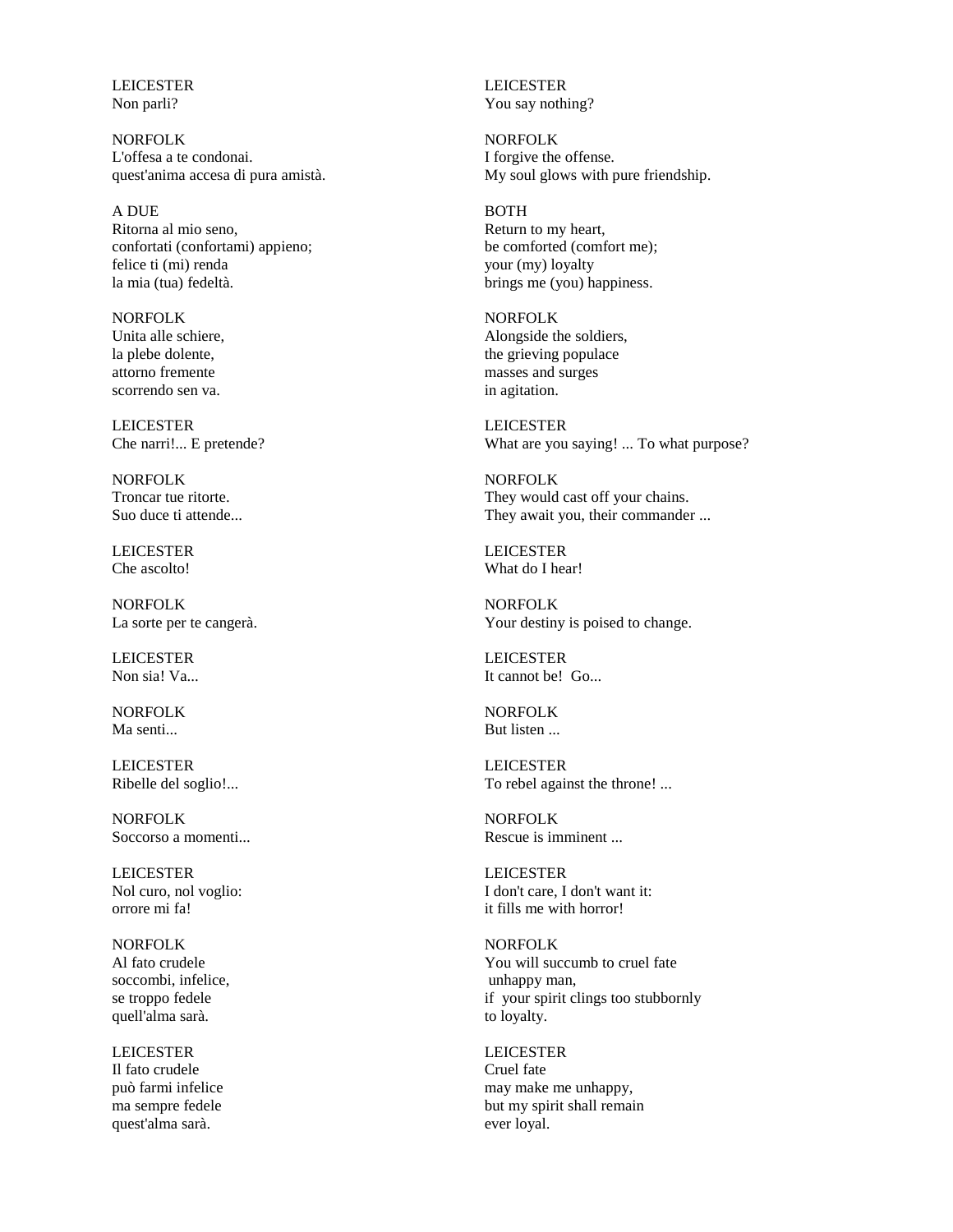# **XIIIA**

LEICESTER Tu, regina!... deh! come...

ELISABETTA Taci.

NORFOLK (Io tremo... Che mai sarà?)

MATILDE *(sotto voce ad Enrico)* Cielo! Ella stessa!

ENRICO Il piede non inoltrar.

MATILDE *(come sopra, vedendo Norfolk.)* Costui perché celato?

**ENRICO** Udiam; t'accheta omai.

## **ELISABETTA**

Misero ascolta. Ecco l'ultima volta che ti è dato di vedermi. A' danni tuoi favellaron le leggi, e i Grandi a morte ti condannaron già. La tua regina approva la sentenza: Elisabetta far non lo potria. *(accennando la scala)* Per quella ignota via ella t'offre uno scampo; va', t'affretta; la regina or non v'è, ma Elisabetta.

### LEICESTER

Oh eccelsa donna!... Amore mi fece reo, ma non ribelle al trono. S'io m'involassi alla mia pena, il mondo tale mi crederia. Lascia ch'io pèra. Mostrati generosa a Enrico, alla mia sposa; li salva; altro non bramo.

ELISABETTA Un impossibil chiedi. L'empio Norfolk che ti accusò...

LEICESTER Che dici! Norfolk!

NORFOLK (Oh ciel!)

ELISABETTA Matilde e suo germano

## **XIIIA**

LEICESTER You, Queen! ... ah! how...

ELIZABETH Silence.

NORFOLK (I tremble ... What will happen?)

MATILDE *(quietly to Henry)* Heavens! It is she herself!

**HENRY** Do not step forward.

MATILDE *(as above, seeing Norfolk.)* Why is he hidden there?

**HENRY** Let us listen; be still now.

## **ELIZABETH**

Hear me, wretch. This is the last time you are permitted to see me. The laws have spoken against you, and the Lords have already condemned you to death. Your Queen approves the sentence: but Elizabeth could not. *(pointing to the staircase)* Through that secret passageway she offers you an escape; go, hurry; there is no Queen here, only Elizabeth.

#### LEICESTER

Oh extraordinary woman! ... Love has made me guilty, but not disloyal to the throne. If I sought to flee my punishment, the world would believe me guilty. Let me die. Show yourself generous to Henry, to my wife; spare them; I ask for nothing more.

ELIZABETH An impossible request. The villainous Norfolk who accused you ...

LEICESTER What did you say! Norfolk!

NORFOLK (Oh Heaven!)

ELIZABETH He named Matilda and her brother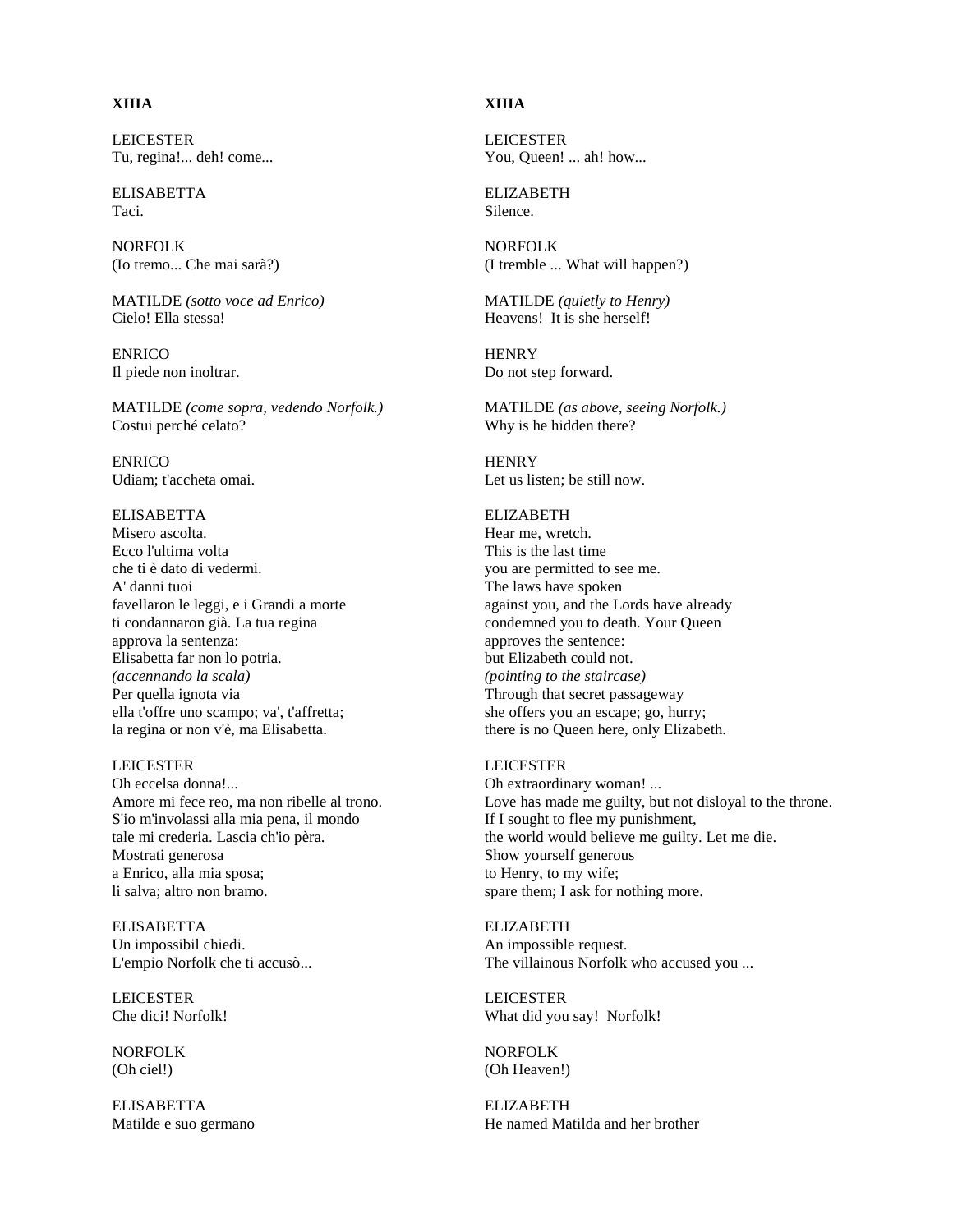al cospetto de' Grandi, nomò complici tuoi contro lo stato.

LEICESTER Norfolk!

ELISABETTA Scellerato tardi il conobbi; ognuno tacea. Punirlovolli di sua finta amistade, e ognuno di qual tempra è quel cor mi fe' palese.

NORFOLK (Ohimè!)

LEICESTER Che mai tanta perfidia intese! Ah! Regina, al riparo. Il traditore qui poc'anzi sen venne; a me fingea fida amistà; volea farmi capo della plebe. Ah, pensa ...

ELISABETTA Oh Dio!

NORFOLK (Ah! perduto son io!)

LEICESTER Deh! Corri!

MATILDE *(ad Enrico accennando Norfolk)* Mira ...

ENRICO Ei stringe il brando.

ELISABETTA *(dopo aver pensato)* L'empio, si preverrà.

NORFOLK *(avventandosi colla spada ad Elisabetta)* Ma pria la morte avrai.

ELISABETTA Cielo! ...

ENRICO, MATILDE Fermati! ...

NORFOLK Ohimè!

#### LEICESTER

Mostro! che fai! *(Enrico e Matilde disarmano Norfolk; Enrico gli pone al petto la punta della spada, afferrandogli il braccio destro; Matilde gli afferra il braccio sinistro; Leicester si para d'innanzi ad Elisabetta.)*

ELISABETTA

your accomplices in the presence of the Lords.

LEICESTER Norfolk!

#### **ELIZABETH**

I was late to discover his villainy, no one accused him. I wanted to punish him for his feigned amity, then everyone sought to reveal to me the nature of his heart.

NORFOLK (Alas!)

LEICESTER Who has ever heard of such treachery! Ah! Queen, take care. The traitor came here moments ago; he pretended faithful friendship, seeking to place me in charge of the populace. Ah, think ....

ELIZABETH Oh God!

NORFOLK (Ah! I'm lost!)

LEICESTER Ah! Hurry!

MATILDE *(to Henry indicating Norfolk)* Look ...

**HENRY** He draws his sword.

ELIZABETH *(after thinking)* I shall stop him, the villain.

NORFOLK *(advancing on Elizabeth with drawn sword)* But first you shall die.

ELIZABETH Heavens! ...

HENRY, MATILDE Stop! ...

NORFOLK Alas ...

LEICESTER Monster! what are you doing! *(Henry and Matilda disarm Norfolk; Henry places the point of the sword at his chest, grabbing his right arm; Matilda grabs his left arm; Leicester steps in front of Elizabeth.)*

ELIZABETH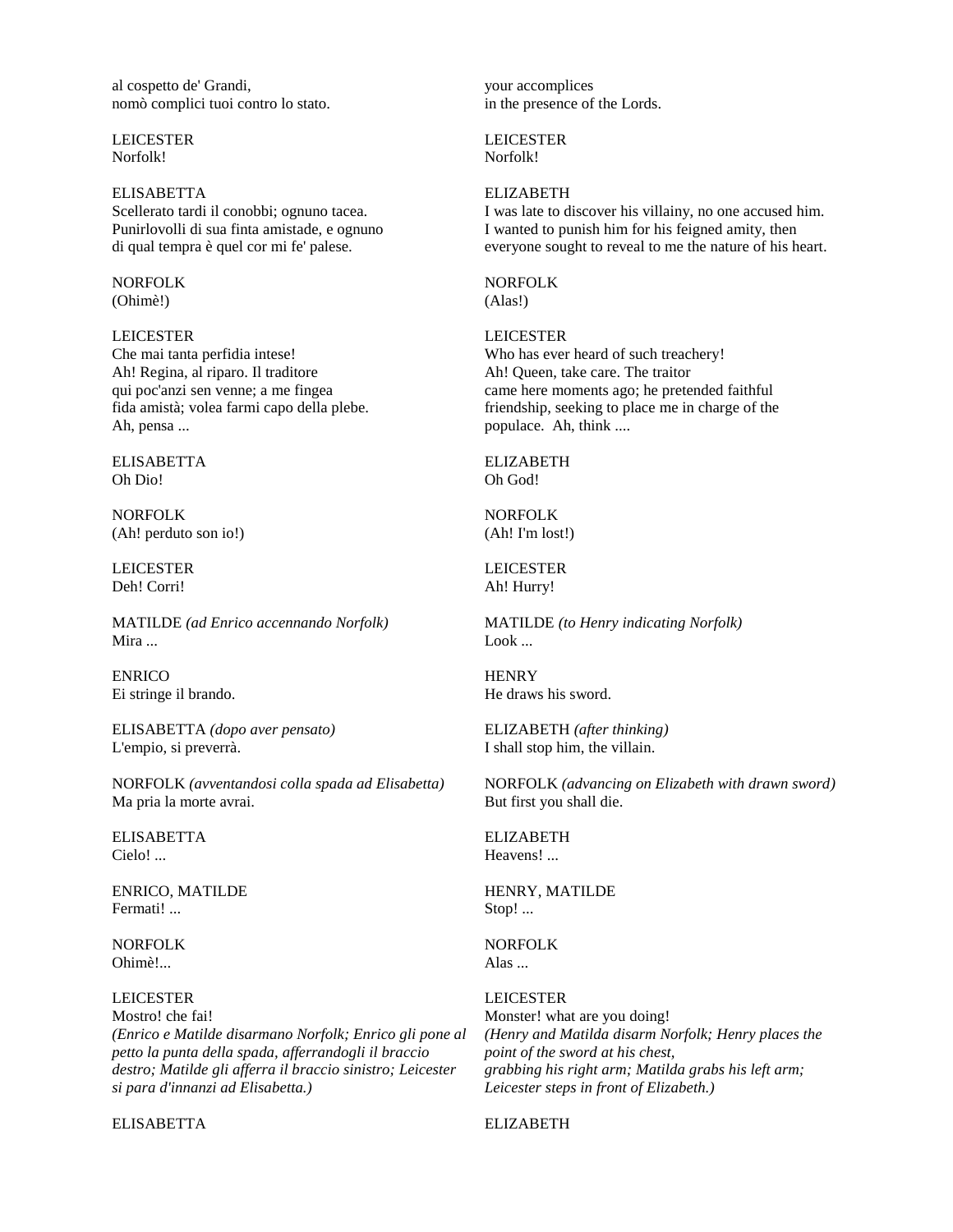Olà, Guglielmo!...

LEICESTER Guardie!...

GUGLIELMO Mia sovrana...

ENRICO, MATILDE Vivi regina!

LEICESTER Vivi, e vivi al regno.

NORFOLK Oh destin!

ENRICO, MATILDE Traditor!

LEICESTER Barbaro!

ELISABETTA Indegno! Fellon la pena avrai dovuta a tanto eccesso. Dove s'intese mai più scellerato cor! S'aggravi di ritorte; vada l'iniquo a morte; terribil fia lo scempio d'un empio traditor. *(Norfolk è condotto dalle guardie nel fondo del carcere.)*

NORFOLK Saziati, iniqua sorte, appaga il tuo furor.

ENRICO, MATILDE Deh! calmati.

LEICESTER, GUGLIELMO Respira.

A QUATTRO E il ciel pietoso ammira de' regi difensor.

ELISABETTA Bell'alme generose, a questo sen venite. Vivete, omai gioite; siate felici ognor. *(Dopo aver abbracciato Matilde ed Enrico, li fa avvicinare a Leicester.)*

A QUATTRO *(Ad Elisabetta)* Oh grande!

Ho, there, William! ...

LEICESTER Guards! ...

WILLIAM My sovereign ...

HENRY, MATILDE Live, O Queen!

LEICESTER Live, and long may you reign.

NORFOLK Oh fate!

HENRY, MATILDE Traitor!

LEICESTER Barbarian!

ELIZABETH Unworthy one! Criminal, you shall receive the punishment earned by such intemperance. Where have we ever found a more wicked heart! Bind him; let the guilty one be put to death; The destruction of this ungodly traitor shall be terrible. *(Norfolk is led by the guards to prison.)*

NORFOLK Satisfy yourself, cruel fate, satisfy your fury.

HENRY, MATILDE Ah! calm yourself.

LEICESTER, WILLIAM Breathe in peace.

ALL FOUR And merciful heaven beholds the royal defenders.

ELIZABETH Good, generous souls, come to my bosom. Live, now you may rejoice; be happy forevermore. *(After having embraced Matilda and Henry, she leads them closer to Leicester.)*

ALL FOUR *(To Elizabeth)* Hail, great Queen!